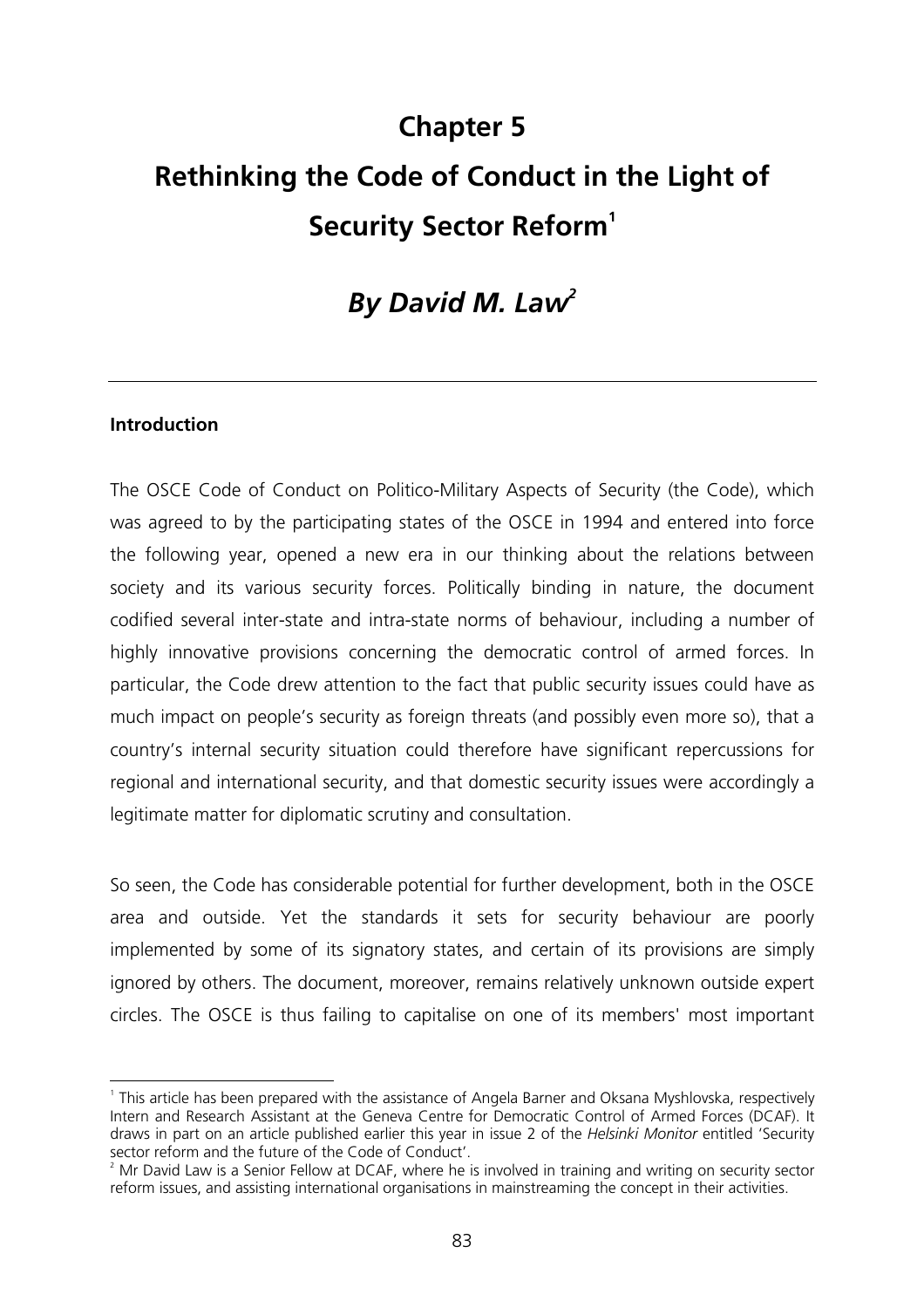accomplishments, one that, moreover, gives it a distinct niche among other security organisations in the Euro-Atlantic and Euro-Asian areas.

Security sector reform (SSR) is a more recent concept than the Code, and differs from it in several respects. Nevertheless, SSR builds on the fundamentals of the Code, and complements it in many ways. This article will argue that SSR can be used to help revitalise the Code, modernise it and enhance its relevance. The article will begin with a review of the antecedents of the Code and SSR. It will then expand upon the accomplishments of the Code, as touched upon in this introduction. In the third section, the article will explain how SSR represents a further development of the Code and holds the keys to what will be argued is a long overdue operational and conceptual revival. Finally, it will explore strategies for restoring the promise of the Code's formative years and for mainstreaming a revived Code in the work both of the OSCE and other organisations, in Europe as well as in other theatres.

#### **1. The Code and SSR as Part of a Common Intellectual Tradition**

The Code and SSR are part of a long tradition of reflection about the relations between society and those groups and institutions capable of using force on its behalf, or, as frequently happens, against it. Prior to their emergence, two other concepts addressed similar themes, albeit in a formative way. These concepts are civil–military relations (CMR) and democratic control of armed forces.

# *1.1. The antecedents of the Code and SSR*

 $\overline{a}$ 

During the Cold War, CMR, the oldest discipline in the family of ideas addressing relations between society and its armed forces, offered the only overarching framework for thinking about this relationship. $3$  Essentially, CMR holds that the military has to be under the control and at the service of the civil authorities, and should not be a selfdirecting institution acting primarily on its own behalf.<sup>4</sup> In the early thinking on CMR,

<sup>3</sup> See Samuel P. Huntington, *The Soldier and the State*: *The Theory and Politics of Civil–Military Relations*  (Cambridge, Mass., 1957).

<sup>4</sup> Dougles Bland, 'A unified theory of civil–military relations', *Armed Forces and Society,* Vol. 26, No. 1, Fall 1999, pp. 7–26.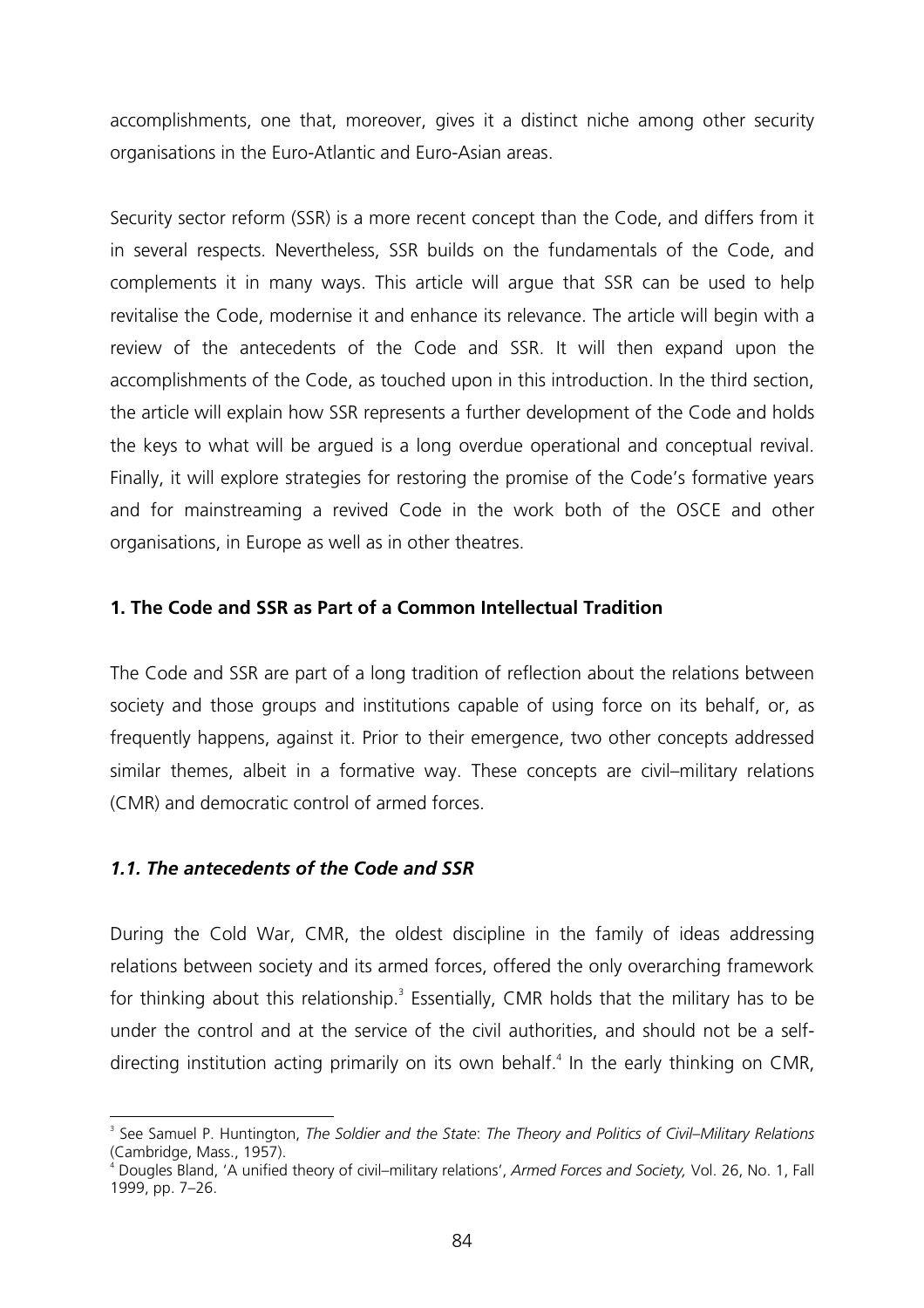the nature of that civilian control, how it was constituted, and whether and how, in turn, it was subject to the control of society as a whole were not central concerns. This changed with the end of the Cold War and the new emphasis on the need for democratic oversight that came with the emergence of the concept of democratic control of armed forces. While CMR has been partly displaced by this and later thinking on related issues, it periodically returns to the forefront in countries (usually developing countries) where the relationship between the military and civil society is unbalanced. This can also be the case in developed countries where the influence of the military is deemed to have increased unduly and to have marginalised the role of civilians in decision-making affecting the military.<sup>5</sup>

The concept of democratic control of the armed forces took thinking about civil–military relations a decisive step further by introducing the notion that just as or even more important than the need for civilian control of the military was the need for this control to be democratically constituted. Generally, the concept proposes that the armed forces must be subordinated to a country's elected authorities, and that all decisions regarding the defence of the country – the organisation, deployment and use of armed forces; the setting of military priorities and requirements; and the allocation of the necessary resources – need to be taken by a democratic leadership and scrutinised by a democratically elected legislature, if popular support and legitimacy are to be ensured. $^6$ 

The central preoccupation of this concept has lost none of its significance as a vital point of reference for the relations between the armed forces and society. For example, in Myanmar, where the military controls the state, the former is not subject to any democratic control. This is also the case of the People's Republic of China, as well as most Commonwealth of Independent States (CIS) countries, and most of the states of the African and Arab worlds, where the issue is not that the military controls the state, but that there is little or no democratic control of the military – or for that matter, any other governmental institutions. In a mature democracy, the issue is not whether the

 $\overline{a}$ <sup>5</sup> This concern has, for example, surfaced in the recent debate in Canada, as there has been a movement to correct a long-lasting decline in the country's military capabilities. See Lawrence Martin, 'In defence, the civilian side is on the slide', *Globe and Mail*, 7 September 2006, p. A21. 6

<sup>&</sup>lt;sup>6</sup> Simon Lunn, 'The democratic control of armed forces in principle and practice', in Philipp Fluri & Miroslav Hadzic (eds), *Sourcebook on Security Sector Reform* (Belgrade, 2004).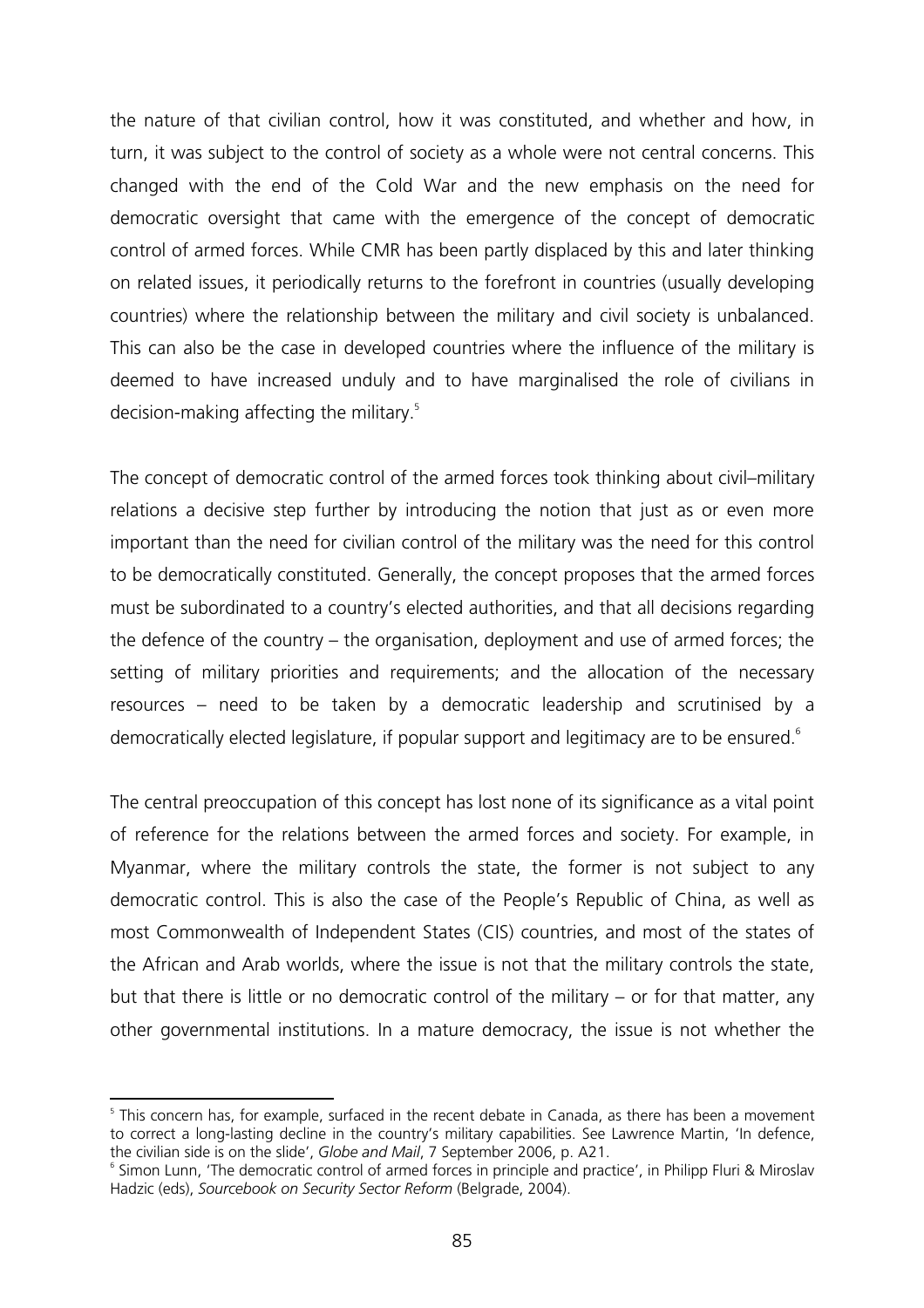military is under democratic control but whether democratic institutions and practice are robust enough for that control to be exercised effectively.

## *1.2. The OSCE Code of Conduct on Politico-Military Aspects of Security*

Democratic control of armed forces was originally understood as applying only to the various armed forces of the military, not the other armed groups in society capable of using force. The OSCE Code took this understanding significantly further by observing that it was not just the military that affected relations between states, but also various internal security forces, and that therefore their behaviour was a legitimate subject for inter-state monitoring and oversight. The Code thus gave expression to a shared realisation throughout the Euro-Atlantic area that with the dramatic changes that had occurred in the security environment after the end of the Cold War, domestic and external security issues could not be approached in isolation from one another. The Code was the world's first politically agreed set of norms on this subject and to date remains the only document of its kind. The third section of this paper will explore the historical accomplishments of the Code and take stock of its current status.

#### *1.3. Security sector reform*

The latest step in this process has come with the emergence of SSR. This concept is of a different inspiration from the Code and its antecedents. Unlike the three other phenomena under discussion, originally SSR was used mainly as an instrument for shaping the policies of development donor countries – essentially Organisation for Economic Co-operation and Development (OECD) members – in developing and transition states. It emerged in the late 1990s when donors realised that their efforts on behalf of development would be wasted unless the security sector in the countries where they were active was capable of operating efficiently, and was at the same time subject to democratic control. Long before that, the intellectual ground for SSR had been laid by donor experiences in such diverse settings as Cambodia, Haiti, and Bosnia and Herzegovina, and the realisation that military reform unconnected from effective police reform or from sound employment policies would constitute a recipe for the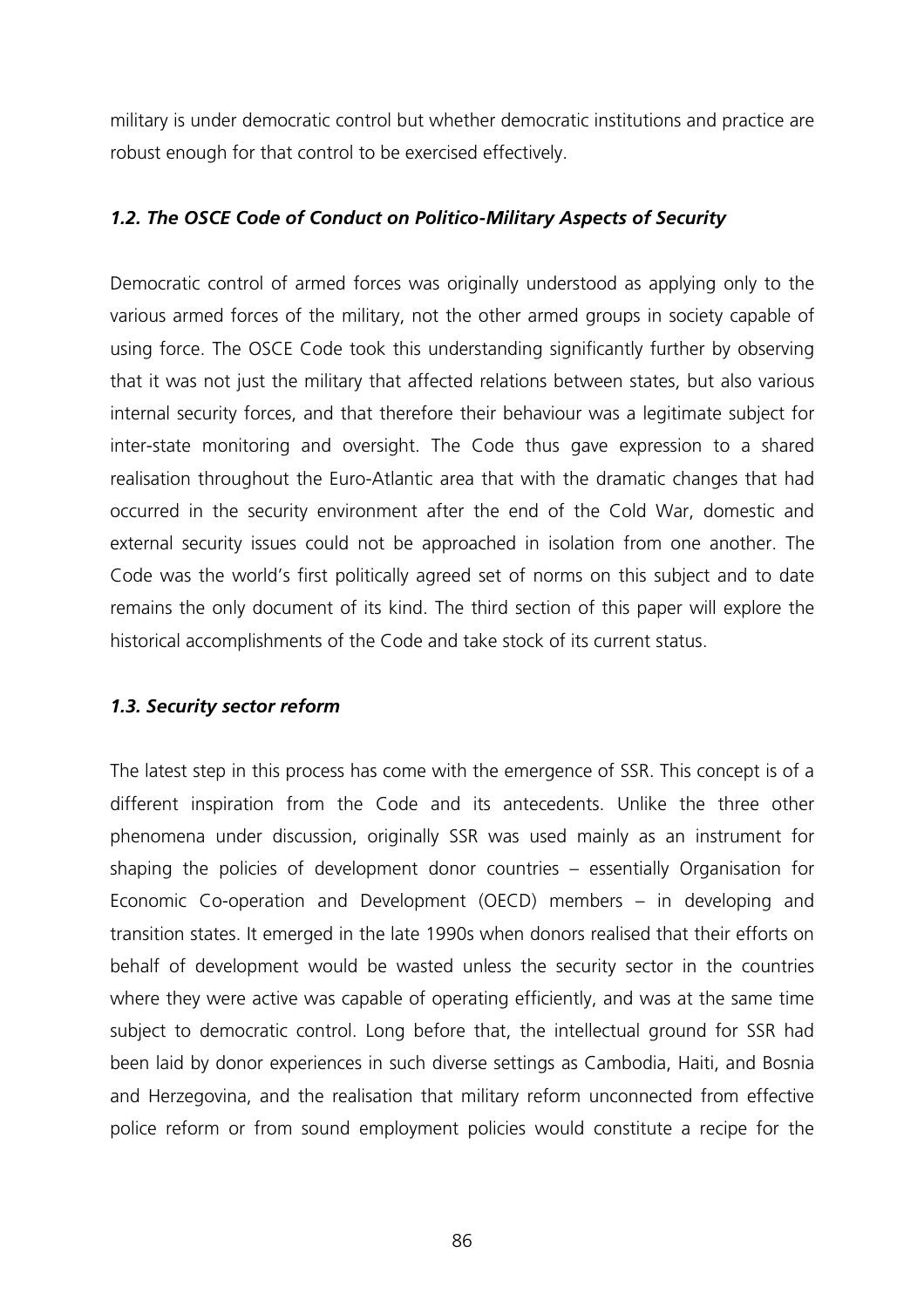failure of efforts to project a country on a path towards stability, growth and democratisation.

SSR offers major innovations that will be explored in detail in the fourth section of this paper. For the time being, it is sufficient to point out that SSR takes a holistic approach in its understanding of the security sector and of the actors that are involved in its oversight and monitoring. Furthermore, SSR brings together the concerns of the development, democratic governance and security agendas, thus providing a vehicle for coordinating programme efforts that are otherwise often unconnected. SSR is, furthermore, an evolving concept, as underscored by the changes in early SSR thinking that have come in the wake of the 9/11 attacks and the advent of strategic terrorism, as well as its evolution into a concept for considering how to approach the security sector in various country contexts. Like the Code, SSR is normative in nature in that it insists on the need for democratic oversight.

#### *1.4. Comparison of the concepts*

At first sight, it may seem inappropriate to juxtapose these four concepts (i.e. CMR, democratic control of armed forces, the Code and SSR), as they vary phenomenologically, and this from several perspectives. Firstly, the Code is the only politically binding instrument of the four, although recently the OECD and the European Union (EU) have agreed on documents that set out policy guidelines for SSR that may develop in this direction. Secondly, the concepts vary as they concern the security actors that they focus on. Thirdly, they set different accents with regard to the relationship between the security actors that they consider and society as a whole. Fourthly, they also differ in terms of whether they are interested in security as essentially an internal issue, or one that has both internal and external dimensions. The concepts have, moreover, contrasting potential for innovation. CMR and democratic control of armed forces remain relevant concepts, forming key dimensions of the subsequently emerging Code and SSR but, to a degree, they have been absorbed into the latter two constructs and have limited capacity for future development. As for the Code, the only constraint – but a major one – on its future development is political, a dilemma that will be explored further in a later section of this paper. SSR, as an evolving and unnegotiated concept,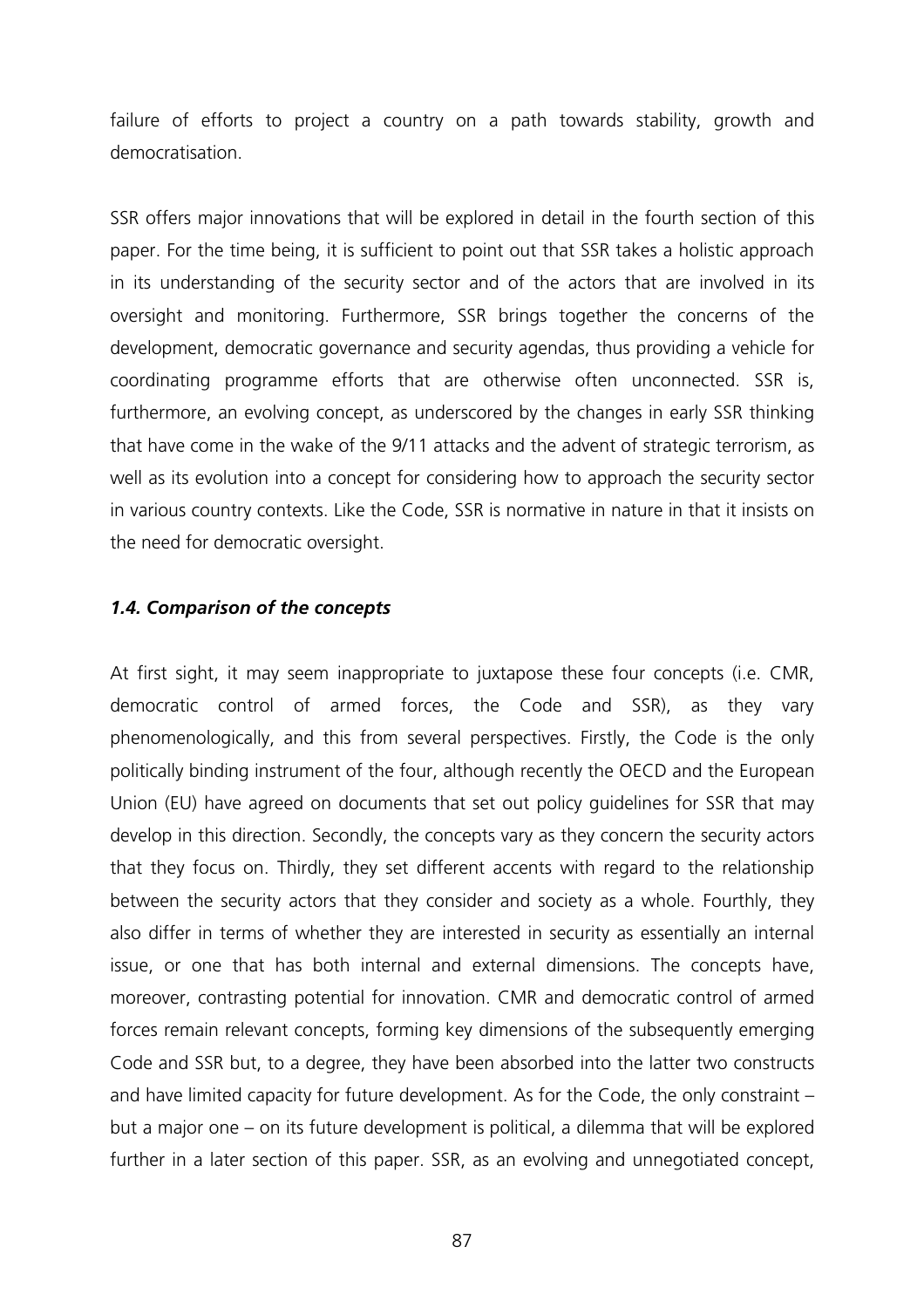has the greatest potential for evolution, but its application is also subject to political constraints. For example, the governments of many developed countries tend to consider that SSR is something they do only in and for developing and transition countries, not in their own.

Notwithstanding these differences, each of these concepts has changed our perceptions about the relationship between society and its armed forces – and this, moreover, in a way that has expanded our understanding of the phenomenon and adjusted it as a function of changing strategic circumstances. For an overview of how the concepts contrast with one another, see Table 1.

|                                                       | <b>What is its</b><br>status?                                                           | Which<br>security<br>forces<br>does it<br>address?                            | <b>What is its</b><br>relationship with<br>society?                                                                                                                                                                                    | <b>What spatial</b><br>parameters<br>does it focus<br>on? |
|-------------------------------------------------------|-----------------------------------------------------------------------------------------|-------------------------------------------------------------------------------|----------------------------------------------------------------------------------------------------------------------------------------------------------------------------------------------------------------------------------------|-----------------------------------------------------------|
| <b>CMR</b>                                            | Neither codified<br>nor politically<br>agreed principles                                | The military                                                                  | Must be<br>subordinated to the<br>civil authorities                                                                                                                                                                                    | Internal                                                  |
| <b>Democratic</b><br>control<br>of<br>armed<br>forces | Codified in the<br>Code, but not<br>politically agreed<br>outside the OSCE<br>area      | The military                                                                  | Must be under the<br>control of the<br>democratically<br>constituted authority                                                                                                                                                         | Internal                                                  |
| <b>The Code</b>                                       | Codified and<br>politically binding<br>norms                                            | (Almost) all<br>statutory<br>security<br>forces; less<br>holistic<br>than SSR | Must be under the<br>control of the<br>democratically<br>constituted authority                                                                                                                                                         | Internal and<br>external                                  |
| <b>SSR</b>                                            | Increasing norm-<br>and standard-<br>setting by inter-<br>governmental<br>organisations | All<br>statutory<br>and non-<br>statutory<br>security<br>forces               | Must be under the<br>control of a<br>democratically<br>constituted authority,<br>overseen by an<br>independent judicial<br>authority, directed by<br>a capable executive,<br>and monitored by an<br>informed and free<br>civil society | Internal and<br>external                                  |

Table 1: Comparison of Certain Key Aspects of CMR, Democratic Control of Armed *Forces, the Code and SSR*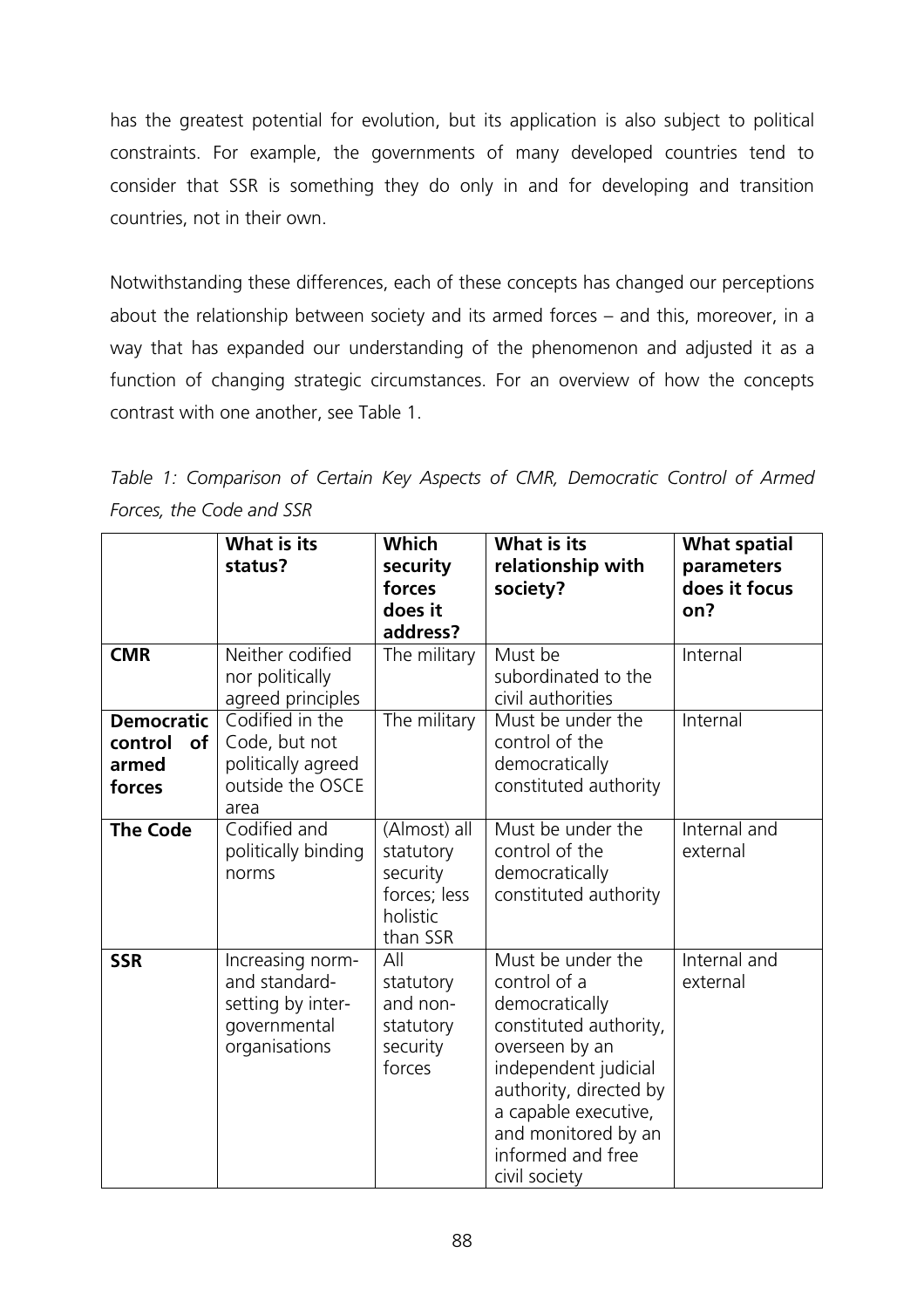#### **2. The Current Status of the Code**

#### *2.1. The Code and its accomplishments*

In addition to introducing a new generation of security norms and helping set the stage for the emergence of SSR, the Code has some other very impressive accomplishments to its credit. Putting public security concerns firmly on the diplomatic agenda, it has laid out a series of standards for the behaviour and control of the range of armed forces. The implementation of these standards has been crucial to the prospects for delivering more and better human security, a concept that at about the same time as the Code began to be implemented was entering the international security discourse in a significant way. The Code has also helped shape the post-Cold War security agenda of all major European and Euro-Atlantic institutions. The main protagonist for the Code in the negotiations leading to its agreement was the EU, which saw in its norms a vehicle to address the new security responsibilities that it would have to assume as the expected expansion of membership materialised. Similarly, the Code would inspire NATO's various outreach programmes designed to facilitate both partnership and preparation for membership – from the Euro-Atlantic Partnership Council to the Membership Action Plan to the various Partnership for Peace programmes such as PAP-DIB (Partnership Action Plan on Defence Institution Building).

Since the Code was elaborated, thirteen OSCE participating states have joined the EU. The ten new states that NATO has taken in since 1994 are also OSCE members. Most of the new adherents – eight in the case of the EU, all ten in the case of NATO – are former Communist states that, as part of their efforts to integrate into transatlantic and European institutions, have had to show themselves capable of meeting the Code's standards for inter-state and intra-state security behaviour, even though this has not always been an explicit condition for membership. Other states that wish to follow them in the membership process are now subject to similar considerations.

As for the OSCE, the Code represented a defining moment in its development as an organisation, with the agreement on the Code coinciding with its transition to the Organisation's new status and new name. In addition, the Code has acted as a source of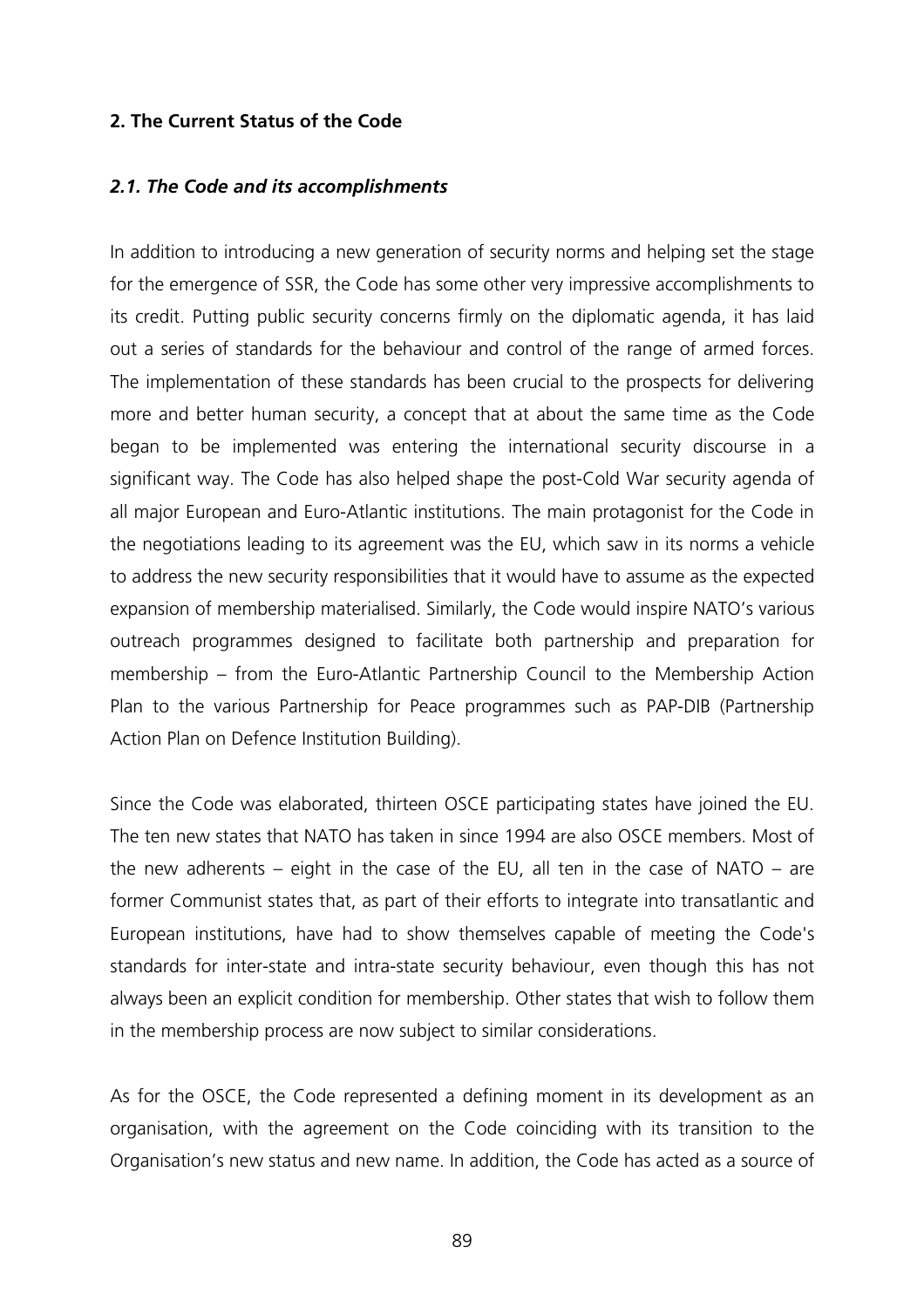inspiration for similar norm-setting exercises elsewhere, most notably in West Africa, where a sub-regional Code of Conduct is in the process of being created.<sup>7</sup> What is more, the security profiles of the fifty-six OSCE member states are broadly representative of those of UN members as a whole. Such diversity underscores that the Code is a significant achievement and points to there being considerable potential for it to be emulated outside the OSCE area. Table 2 gives an overview of the security norms developed under the auspices of the OSCE.

 $\overline{a}$ 7 See Adedeji Ebo, *Towards a Code of Conduct for Armed and Security Forces in Africa: Opportunities and Challenge,* DCAF Policy Paper (Geneva, March 2005), at http://www.dcaf.ch/\_docs/pp05\_towards-code.pdf.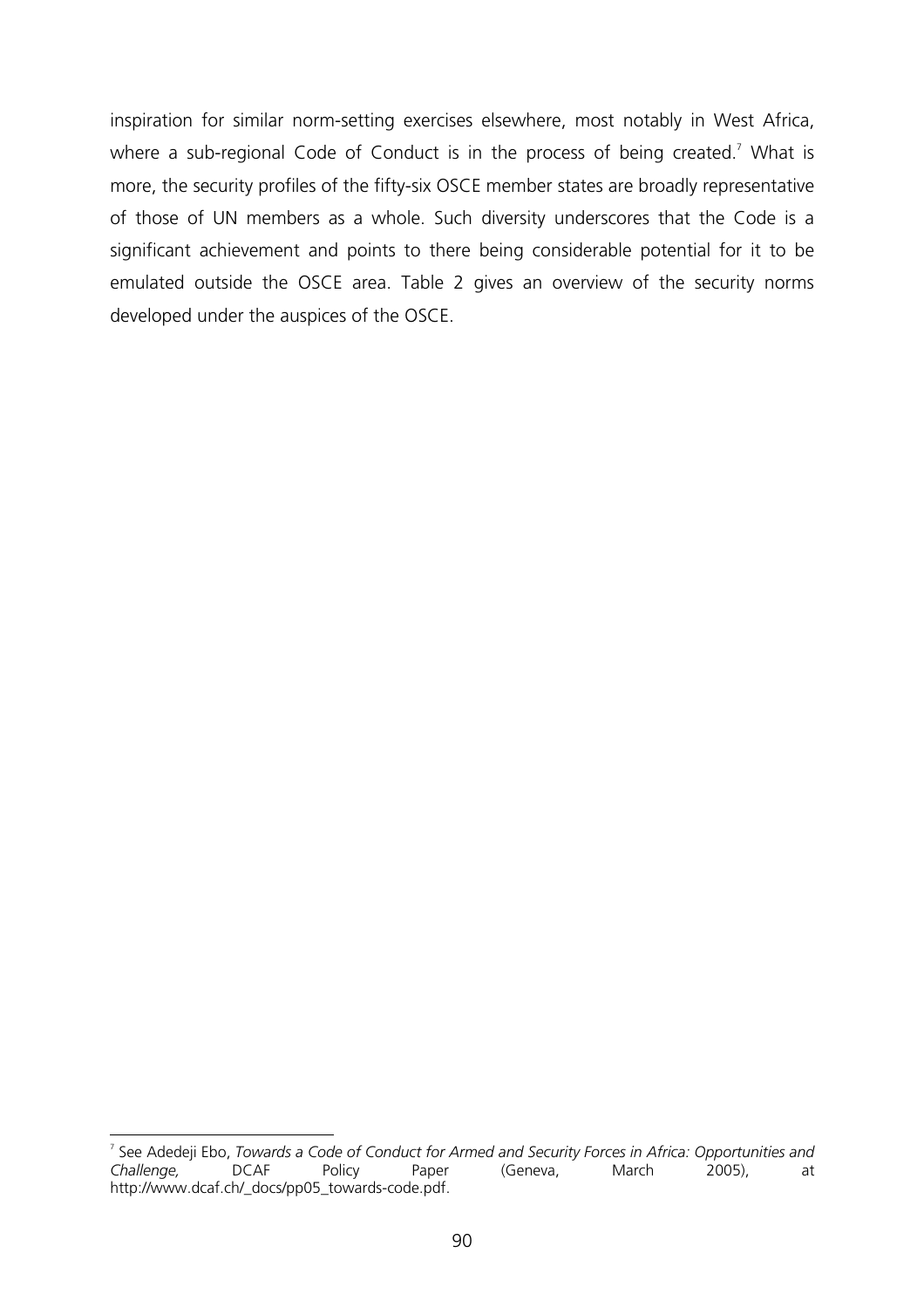| <b>The Helsinki</b> |                                                                                 | The OSCE Code of Conduct on Politico-Military Aspects of Security                                                                                             |  |                                                                              |  |                                                                                                                                                                          |  |  |
|---------------------|---------------------------------------------------------------------------------|---------------------------------------------------------------------------------------------------------------------------------------------------------------|--|------------------------------------------------------------------------------|--|--------------------------------------------------------------------------------------------------------------------------------------------------------------------------|--|--|
| <b>Decalogue</b>    |                                                                                 | Inter-state norms                                                                                                                                             |  | Inter-state norms                                                            |  | Intra-state norms                                                                                                                                                        |  |  |
|                     |                                                                                 | Reaffirmation of previous OSCE<br>norms:                                                                                                                      |  | New norms:                                                                   |  | New norms:                                                                                                                                                               |  |  |
|                     | 1. Sovereign<br>equality: respect<br>for the rights<br>inherent in              | 1. Respect for the Helsinki Final<br>Act principles and their primary<br>significance, as well as their full<br>and equal implementation                      |  | 1. Solidarity principle<br>(if OSCE norms<br>and principles are<br>violated) |  | 1. Democratic political control of<br>military, paramilitary, internal security<br>forces, intelligence services and police<br>2. Integration of armed forces with civil |  |  |
|                     | sovereignty<br>2. Non-threat or<br>use of force                                 | 2. Concept of comprehensive<br>security<br>3. Indivisibility of security                                                                                      |  | 2. Maintenance of<br>military<br>capabilities                                |  | society<br>3. Effective guidance to and control of                                                                                                                       |  |  |
|                     | 3. Inviolability of<br>frontiers                                                | 4. Co-operative approach to<br>security                                                                                                                       |  | commensurate<br>with individual or<br>collective security                    |  | military, paramilitary and security<br>forces by constitutionally established<br>authorities vested with democratic<br>legitimacy                                        |  |  |
|                     | 4. Territorial<br>integrity of<br>states                                        | 5. Commitment not to support<br>terrorist acts and to take<br>appropriate measures to                                                                         |  | needs<br>3. Determination of<br>military                                     |  | 4. Legislative approval of defence<br>expenditures                                                                                                                       |  |  |
|                     | 5. Peaceful<br>settlement of                                                    | prevent and combat terrorism in<br>all its forms                                                                                                              |  | capabilities on the<br>basis of                                              |  | 5. Restraint in military expenditure                                                                                                                                     |  |  |
|                     | disputes<br>6. Non-intervention                                                 | 6. Non-provision of assistance to<br>states that violate the obligation                                                                                       |  | democratic<br>procedures                                                     |  | 6. Transparency and public access to<br>information related to the armed<br>forces                                                                                       |  |  |
|                     | in internal affairs<br>7. Respect for                                           | to refrain from the threat or use<br>of force                                                                                                                 |  | 4. Non-imposition of<br>military                                             |  | 7. Political neutrality of armed forces                                                                                                                                  |  |  |
|                     | human rights<br>and                                                             | 7. Right to individual and collective<br>self-defence                                                                                                         |  | domination over<br>other OSCE states                                         |  | 8. Measures to guard against accidental<br>or unauthorised use of military mean                                                                                          |  |  |
|                     | fundamental<br>freedoms,<br>including<br>freedom of                             | 8. Right for a country to choose<br>freely its security arrangements<br>and memberships in<br>international organisations and                                 |  | 5. Stationing of<br>armed forces on<br>the territory of<br>another state in  |  | 9. No toleration or support for forces<br>that are not accountable to or<br>controlled by their constitutionally<br>established authorities                              |  |  |
|                     | thought,<br>conscience,<br>religion and<br>belief                               | treaties.<br>9. Right to neutrality                                                                                                                           |  | accord with freely<br>negotiated<br>agreements and<br>international law      |  | 10. Paramilitary forces not to be<br>permitted to acquire combat<br>capabilities in excess of those for                                                                  |  |  |
|                     | 8. Equal rights and<br>self-<br>determination of<br>peoples                     | 10. Pursuit and implementation in<br>good faith of arms control,<br>disarmament and confidence-<br>and security-building measures                             |  |                                                                              |  | which they were established<br>11. Recruitment or call-up to be<br>consistent with human rights and<br>fundamental freedoms                                              |  |  |
|                     | 9. Co-operation<br>among states                                                 | 11. Co-operation in countering<br>tensions that may lead to<br>conflict                                                                                       |  |                                                                              |  | 12. Reflection in laws or other relevant<br>documents of the rights and duties of<br>armed forces personnel                                                              |  |  |
|                     | 10. Fulfilment in<br>good faith of<br>obligations<br>under<br>international law | 12. Early identification of potential<br>conflicts<br>13. Co-operation in conflict<br>prevention, crisis management<br>and peaceful settlement of<br>disputes |  |                                                                              |  | 13. Armed forces' compliance with the<br>provisions of international                                                                                                     |  |  |
|                     |                                                                                 |                                                                                                                                                               |  |                                                                              |  | humanitarian law<br>14. Armed forces personnel's individual<br>accountability under national and<br>international law                                                    |  |  |
|                     |                                                                                 | 14. Co-operation in the event of<br>armed conflict                                                                                                            |  |                                                                              |  | 15. Protection of the rights of personnel<br>serving in the armed forces                                                                                                 |  |  |
|                     |                                                                                 | 15. Provision of humanitarian<br>assistance to parties in conflict                                                                                            |  |                                                                              |  |                                                                                                                                                                          |  |  |

Table 2: OSCE Security Norms<sup>8</sup>

 8 The author is indebted to Professor Victor-Yves Ghebali of the Geneva Graduate Institute of International Studies for his research on the OSCE. See, *inter alia,* his *The OSCE Code of Conduct on Politico-Military Aspects of Security (1994): A Paragraph-by-Paragraph Commentary on Sections VII and VIII*, DCAF Document, No. 3 (Geneva, 2003).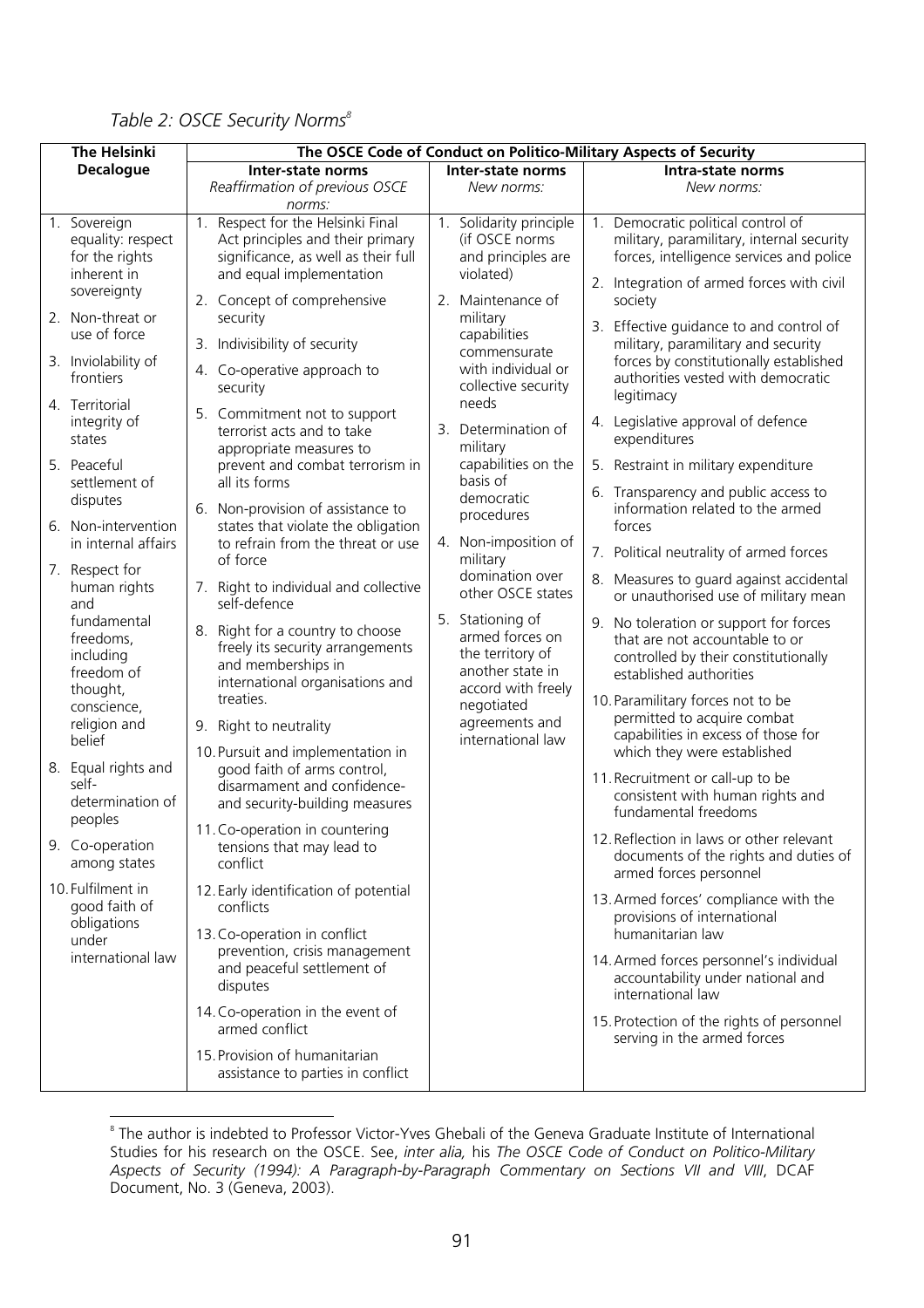# *2.2. The challenges facing the Code*

 $\overline{a}$ 

Notwithstanding its contribution, the Code's work remains unfinished. For example, there are still countries in the OSCE area where the central government:

- faces serious threats to the state's monopoly of force on the part of armed, nonstate or foreign groups; or
- faces no such threat, but where its security forces' behaviour is subject to little or no democratic control; and/or
- is seen by part or most of the population as representing a serious security threat, not its primary source of protection.

The costs of such pathologies in terms of peace and development, stability and prosperity can be enormous. But while the Code's work in the OSCE area remains incomplete, whether it will be able to meet the continuing challenges is unclear. Notwithstanding the historic importance of the Code, its status a decade after being agreed to leaves much to be desired. There are a number of reasons for this.

- ! Firstly, the Code has not evolved to take into account changes that have intervened in the security environment over the last decade or so.
- Secondly, the Code's provisions are very unevenly respected, in part because of a lack of capacity in a number of OSCE member states; in part also because of the lack of attention the document has received in OSCE consultations. It is indicative of the Code's current status in Vienna that the 2005 report *Common Purpose: Towards a More Effective OSCE*, which the OSCE commissioned to address the serious divergences that had emerged among members, makes no mention of the Code.<sup>9</sup> Similarly, the Forum for Security Co-operation (FSC), the OSCE body that is mandated with organising the exchange of information among members on the Code's implementation, has in recent years devoted very little time to reviewing

<sup>9</sup> See OSCE Panel of Eminent Persons, *Common Purpose: Towards a More Effective OSCE*, Final Report and Recommendations (Vienna, 27 June 2005), at http://www.osce.org/documents/cio/2005/06/15432\_en.pdf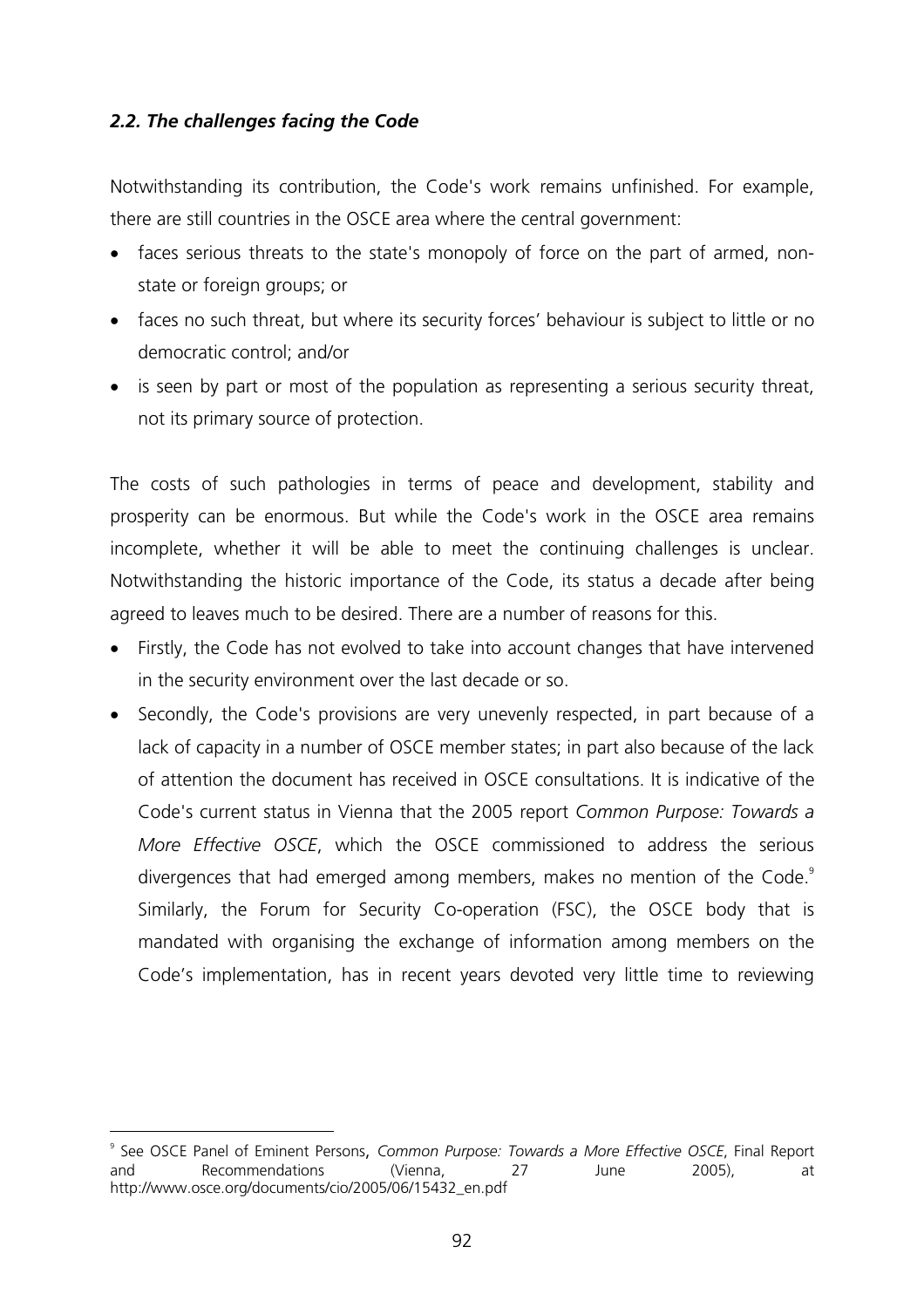implementation, reserving for this purpose only a small part of the agenda of its oneday Annual Assessment Implementation Meeting.10

- ! Thirdly, the document remains little known outside the circles that deal with the OSCE. Civil society bodies, not to mention the general public, are hardly aware of the Code's existence, let alone active in monitoring its implementation. The contrast with the Helsinki Final Act, which spawned substantial non-governmental activity during the Cold War, is striking.
- ! Fourthly, the Code is in danger of losing its niche in the area of democratic control issues to other institutions. SSR has been rapidly gaining ground as a policy framework at OSCE sister institutions.<sup>11</sup> After first being adopted by the OECD and the UN Development Programme, SSR has more recently been introduced into the security discourse of the Council of Europe (CoE) and the EU. For example, in 2005 the Parliamentary Assembly of the CoE passed a recommendation on the Democratic Oversight of the Security Sector in Member States*,* which takes a substantially broader approach than the Code.<sup>12</sup> As for the EU, the Commission and the Council have drafted an SSR concept, and the EU has now developed an overarching EU SSR concept to quide its work in this area.<sup>13</sup> These are welcome developments, but it is regrettable that the OSCE has not kept pace.<sup>14</sup>
- Finally, and most importantly, under the impact of recent changes in the security environment, respect for the provisions of the Code on the part of OSCE member states has become noticeably weaker. This is in large part a reflection of the overall state of Euro-Atlantic and Euro-Asian security, which affects the OSCE in all aspects

 $\overline{a}$ <sup>10</sup> Alexandre Lambert, *Implementation of Democratic Control of Armed Forces in the OSCE Region: Lessons Learned from the OSCE Code of Conduct on Politico-Military Aspects of Security*, DCAF Occasional Paper, No. 11, July 2006, p. 21, at

http://www.dcaf.ch/\_docs/op11\_implementationdemoccontrol.pdf.<br><sup>11</sup> Victor-Yves Ghebali, *Recommendations on the Further Development of the OSCE Code of Conduct on Politico-Military Aspects of Security: The Development of the OSCE's Role in Security Sector Governance,*  DCAF Food for Thought Paper (Geneva, 2006).<br><sup>12</sup> Recommendation No. 1713, adopted by PACE on 23 June 2005, at

http://assembly.coe.int/documents/AdoptedText/TA05/EREC1713.htm.<br><sup>13</sup> Council of the European Union, *EU Concept for ESDP Support to Security Sector Reform (SSR)*, Brussels,

<sup>13</sup> October 2005, 12566/4/05 REV 4, at http://register.consilium.europa.eu/pdf/en/05/st12/st12566 re04.en05.pdf; European Commission, *A Concept for European Community Support for Security Sector Reform,* Brussels, 24 May 2006, COM(2006)253F,<br>http://eur-lex.europa.eu/LexUriServ/site/en/com/2006/com2006 0253en01.pdf

 $14$  Professor Ghebali also suggests in his Food for Thought Paper that an updated Code could be a basis for giving more focus to the OSCE's already substantial activities in the area of SSR and greater coherence to the work of the OSCE Secretariat. See Ghebali*, Recommendations on the Further Development of the OSCE Code of Conduct on Politico-Military Aspects of Security*, *op. cit*.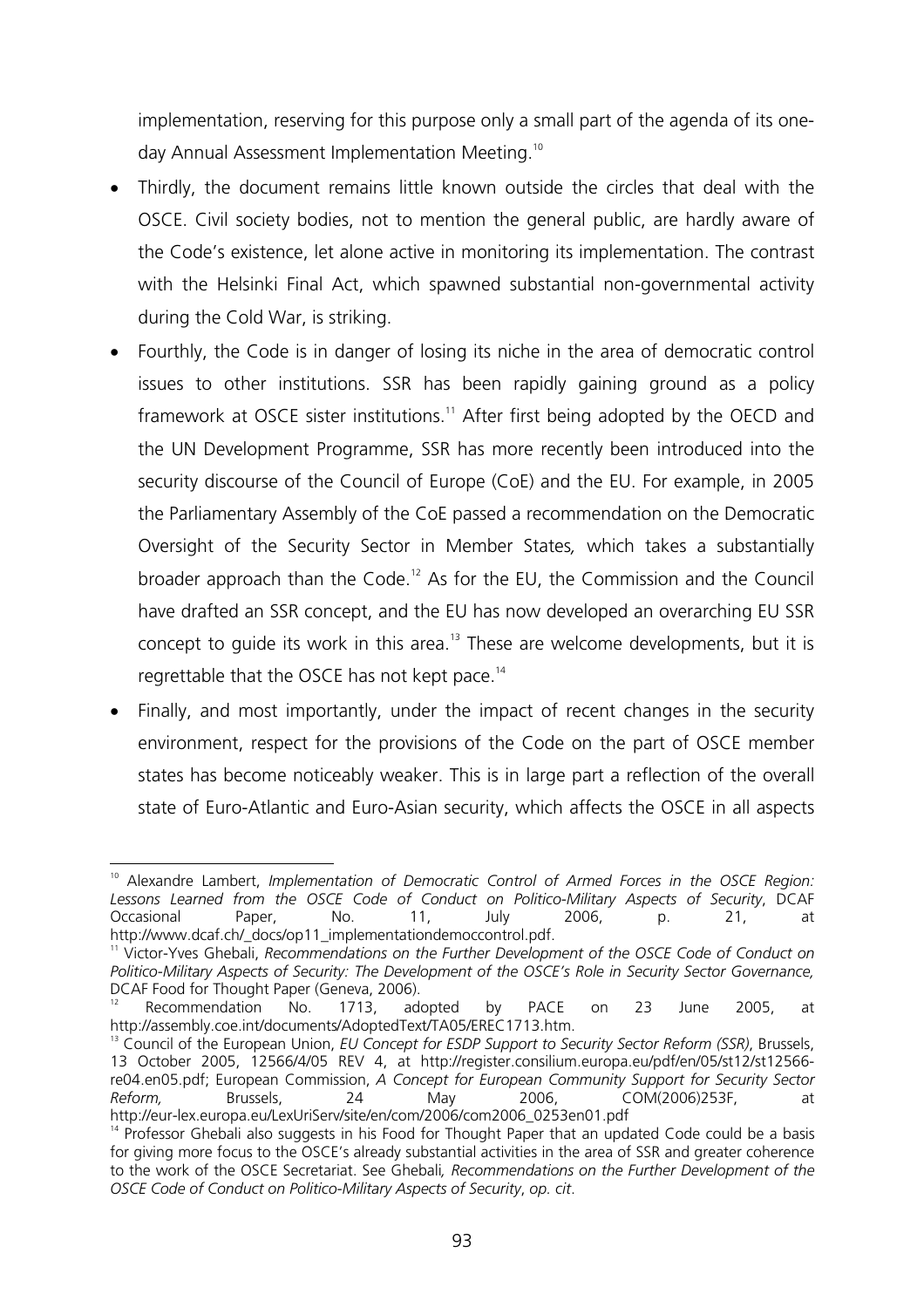of its work.15 Thus, the future of the Code hinges to a great extent on the way the ongoing crisis in OSCE ranks is addressed.

# **3. How can SSR be Used to Rethink the Code?**

Central to the approach of the Code and SSR to the security sector are three overriding considerations. Firstly, both concepts stress the importance of taking a comprehensive approach to security. This encompasses such notions as:

- security being not just about the military dimension, but consisting of a broad array of factors – environmental, economic, humanitarian, etc.;
- security not having solely an external focus, but being shaped by a seamless continuum of internal and external factors; and
- security actors not being solely those forces with a capacity to use force, but all other groups and institutions in society with a significant security role, whether this be in the area of management, oversight, policy formulation or education.

Secondly, both concepts insist on the need to ensure that those responsible for a country's security can do their work efficiently and effectively. And thirdly, both concepts stipulate that the security sector is to be accountable to a representative, democratic authority.

In 1994, when the Code was elaborated, it was ahead of its time in developing norms for inter- and intra-state behaviour around these three ideas. As a document subject to the consensus agreement of OSCE members, it was understandably difficult to obtain agreement on everything that every country might have wished to include in the Code, or, once it was agreed, to adjust the document to ensure that it stayed abreast of new developments. One of the Code's provisions foresees, however, that the Code's implementation is subject to review, and three Follow-Up Conferences have been held to do just that. Moreover, the questionnaire used by OSCE member states to report on implementation of the Code has been modified on two occasions, once to give a larger

 $\overline{a}$ 15 Pál Dunay, *The OSCE in Crisis*, Chaillot Paper, No. 88, April 2006, at http://www.iss-eu.org/chaillot/chai88.pdf.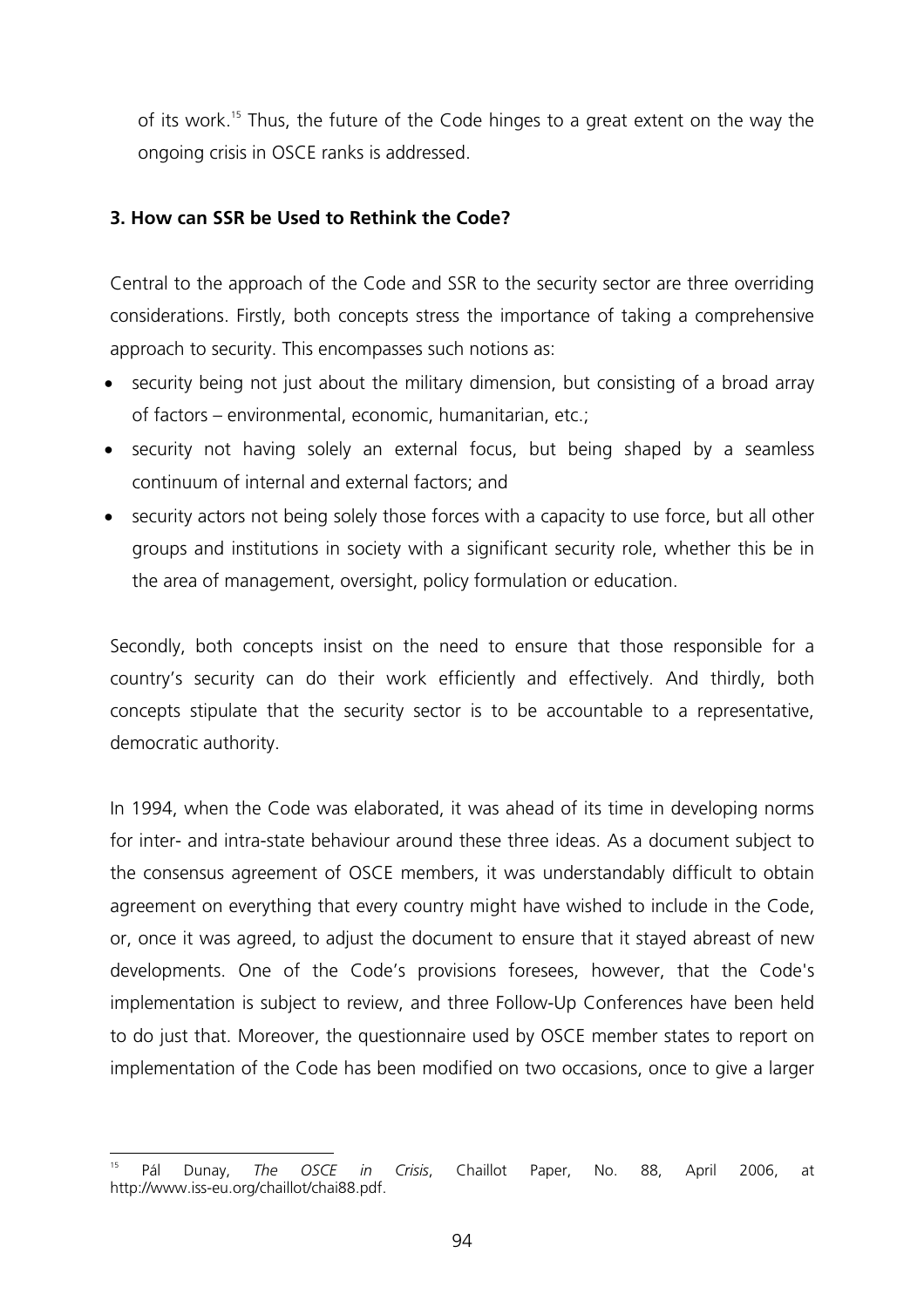place to the issue of terrorism after the events of 9/11, and a second time in an effort to facilitate more focused reporting.<sup>16</sup>

Generally, however, it has been left to SSR, as an evolving concept not subject to the constraints imposed by consensus politics, to develop the ideas behind the Code. From the perspective of SSR, there are several areas where the Code displays shortcomings. These are discussed below under the following headings:

- ! broadening the understanding of the security sector;
- enhancing norms on domestic security activity;
- rethinking the notion of sufficient expenditure;
- ! reinforcing the rights and responsibilities of armed forces personnel; and
- reviewing issues of accountability.

# *3.1. Broadening understanding of the security sector*

As a developing concept, SSR has taken the need for a holistic approach significantly further than the Code. The latter's shortcomings in this regard are addressed below.

SSR includes all statutory security forces in its approach and subjects them all to the need to be both efficient and democratically governed. The Code addresses the military, the police, the paramilitary and the intelligence services but makes no mention of border guards and customs officers, who have become increasingly important for national security in recent years. The Code also fails to refer to penal institutions, whose proper functioning is a matter of considerable concern in several OSCE countries.

SSR also addresses the role of various non-statutory security forces, in particular such entities as private military and security companies which are, with only very few exceptions, generally not subject to democratic oversight and control.<sup>17</sup> The Code only deals with these bodies superficially – and not by name – when it stipulates that 'the

 $\overline{a}$ 

<sup>&</sup>lt;sup>16</sup> Lambert, *op. cit.*<br><sup>17</sup> DCAF has done substantial research on this issue. See *Private Military Companies, DCAF Backgrounder,* April 2006, at http://www.dcaf.ch/\_docs/bg\_private-military-companies.pdf; and Fred Schreier & Marina Caparini, *Privatising Security: Law, Practice and Governance of Private Military and Security Companies*, DCAF Occasional Paper, No. 6, March 2005, at http://www.dcaf.ch/\_docs/op06\_privatising-security.pdf.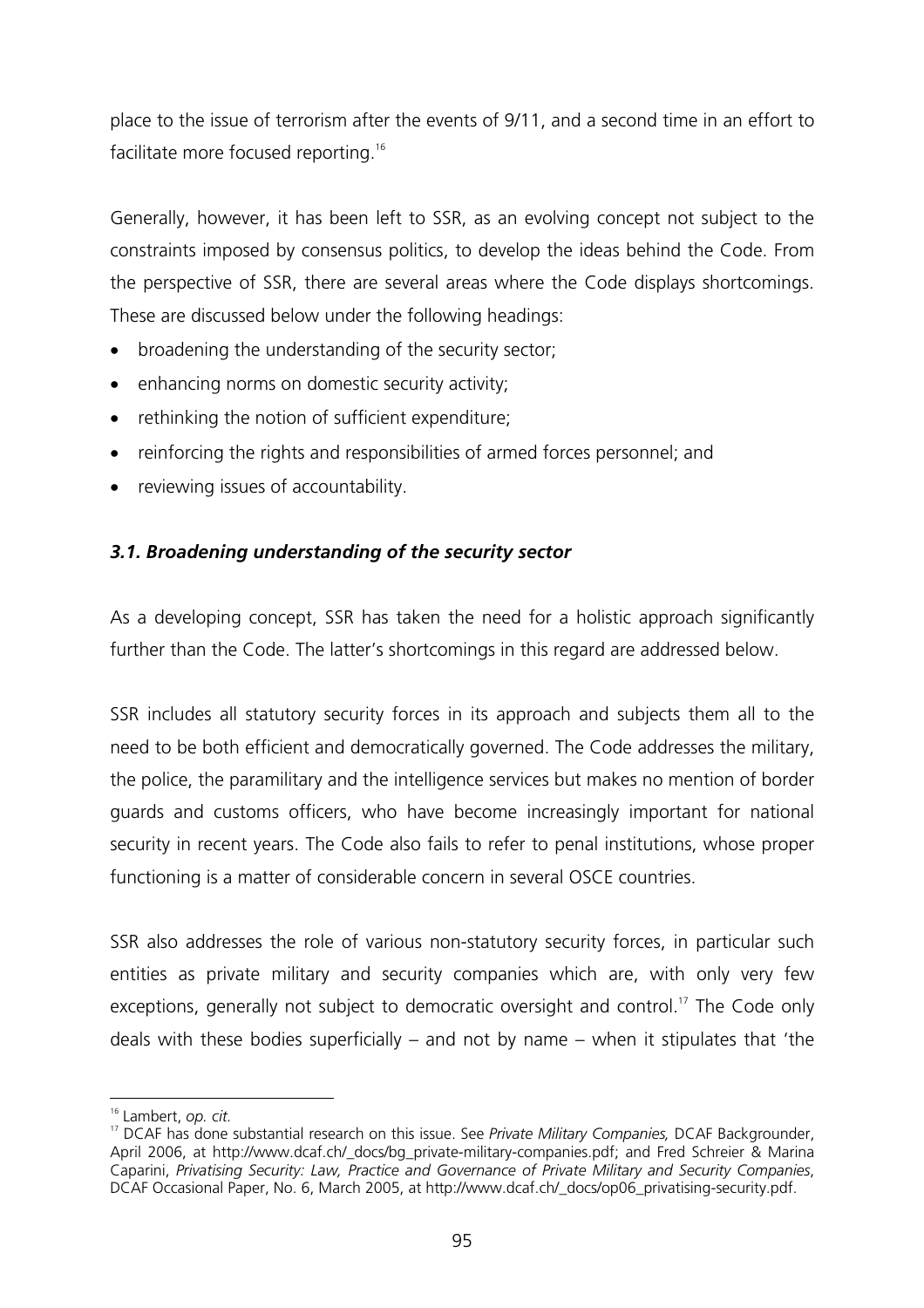participating States will not tolerate or support forces that are not accountable or controlled by their constitutionally established authorities.'18

SSR stresses the crucial role played by civil management authorities – departments and ministries – in giving direction to and managing the security sector, and the need to ensure that they receive the necessary training and resources to be able to perform professionally. Since 9/11, it has become clear that government departments not traditionally associated with security issues, such as ministries of health, agriculture and transport, can also have significant security responsibilities. Civil management authorities are not explicitly mentioned in the Code.

SSR sees an important role for the judiciary and legal institutions – the courts, ombudsmen,<sup>19</sup> human rights commissions and the like – in overseeing, along with the legislature and the executive, the security sector. The judicial dimension is not included in the Code.

SSR envisages a vital function for civil society organisations, such as the media and think-tanks, in monitoring the security sector, conducting research, advising governments on policy, and training both specialists and the general public. Also included in the security sector are political parties, which in certain aspects of their activities – primarily security policy formulation – play a key role. The Code's only reference to civil society comes with its call for 'the integration of … armed forces with civil society as an important expression of democracy', which addresses an important but limited dimension of the civil society role.<sup>20</sup>

Similarly, SSR acknowledges that the business community also has its place in the security sector. The corporate sector produces the lion's share of equipment for the security forces, plays a leading role in the protection of vital civilian infrastructure and, like political parties, can have a decisive influence on security policy formation. This aspect is also not mentioned in the Code.

<sup>18</sup> <sup>18</sup> Code, Article 25; the text of the Code can be accessed at http://www.osce.org/documents/sg/1994/12/702\_en.pdf. 19 See *Military Ombudsman,* DCAF Backgrounder, May 2005, at

http://www.dcaf.ch/\_docs/bg\_military-ombudsman.pdf. <sup>20</sup> Code, Article 20.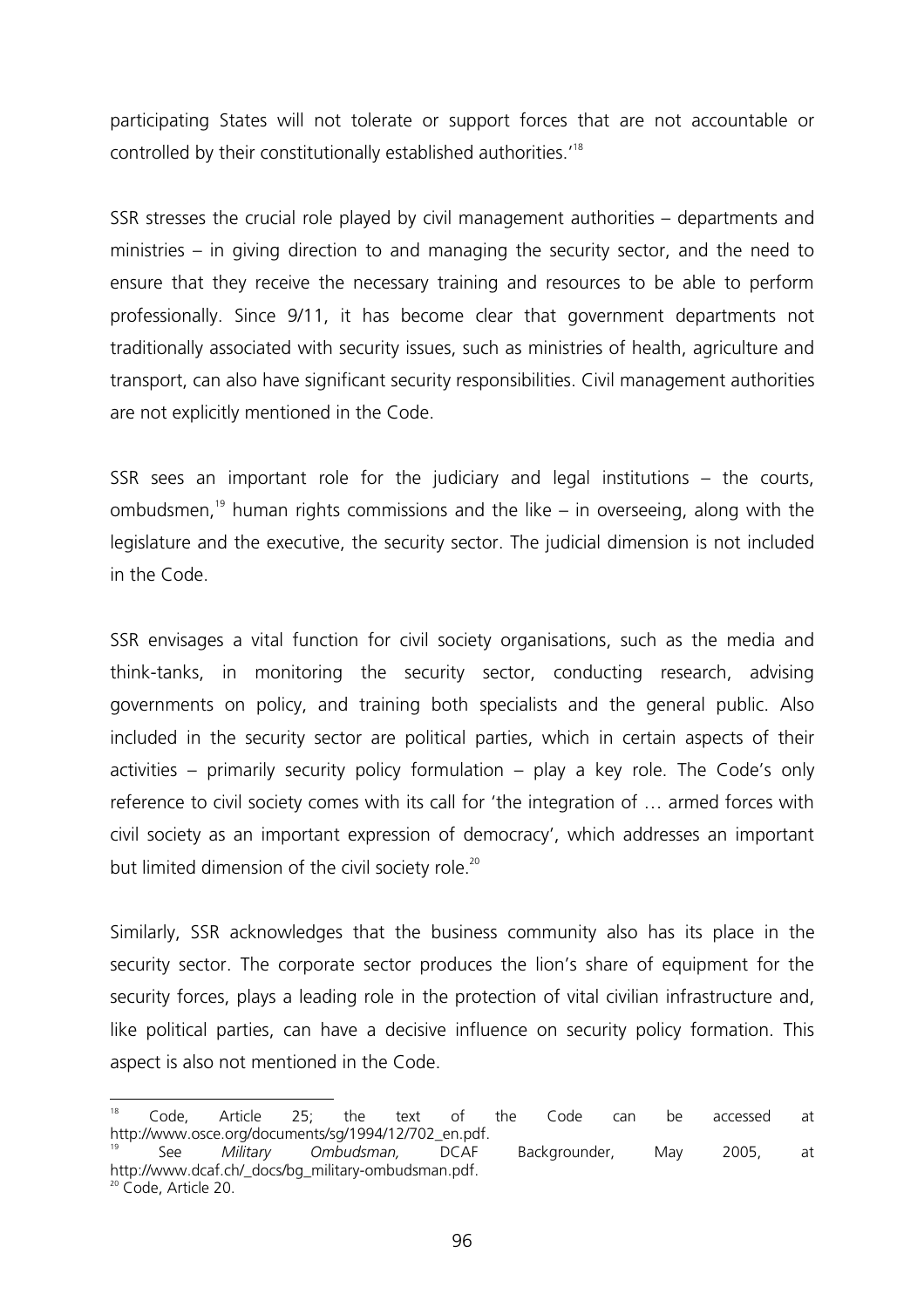SSR emphasises the need for effective communication, co-operation and co-ordination among security sector actors in both the domestic environment and the regional and international contexts. This is a crucial aspect from several vantage points, but is also not reflected in the Code.

Similarly, in SSR thinking, the security sector has significant regional and international dimensions, which the Code does not address. Regional co-operation in security sector activities and the co-ordination of neighbouring states' policies have been demonstrated to be vital for crisis-management and -resolution efforts. Effective international cooperation and co-ordination has become increasingly important as security has become globalised, and traditional boundaries between domestic and external issues have faded.

# *3.2. Enhancing norms on domestic security activity*

From the perspective of SSR, the Code is deficient in its provisions for reporting on an array of domestic security activities. Five issues stand out:

- ! The Code provides for 'democratic political control' of the military, the paramilitary, internal security forces, intelligence services and the police, $21$  but for 'effective guidance to and control' only of the military, the paramilitary and security forces.<sup>22</sup>
- ! The Questionnaire on the Code obliges the participating states to provide information on 'constitutionally established procedures ensuring effective democratic control of the military, paramilitary, and internal security forces, as well as intelligence services, and the police<sup> $23$ </sup> and 'roles and missions of the military, paramilitary and security forces as well as controls to ensure that they act solely

 $\overline{a}$ <sup>21</sup> 'The participating States consider the democratic political control of military, paramilitary and internal security forces as well as of intelligence services and the police to be an indispensable element of stability and security' (Code, Article 20).

<sup>&</sup>lt;sup>22</sup> 'Each participating State will at all times provide for and maintain effective guidance to and control of its military, paramilitary and security forces by constitutionally established authorities vested with democratic legitimacy. Each participating State will provide controls to ensure that such authorities fulfil their constitutional and legal responsibilities. They will clearly define the roles and missions of such forces and their obligation to act solely within the constitutional framework' (Code, Article 21).

<sup>&</sup>lt;sup>23</sup> Article 3 (a) of the Questionnaire on the Code stipulates that the participating States shall provide description of 'constitutionally established procedures ensuring effective democratic control of the military, paramilitary, and internal security forces, as well as intelligence services, and the police'; and Article 3 (c) requires a description of the 'roles and missions of the military, paramilitary and security forces as well as controls to ensure that they act solely within the constitutional framework' (FSC.DEC/4/03, 9 April 2003, Decision No. 4/03, Technical Update of the Questionnaire on the Code of Conduct, at http://www.osce.org/documents/fsc/2003/04/825\_en.pdf).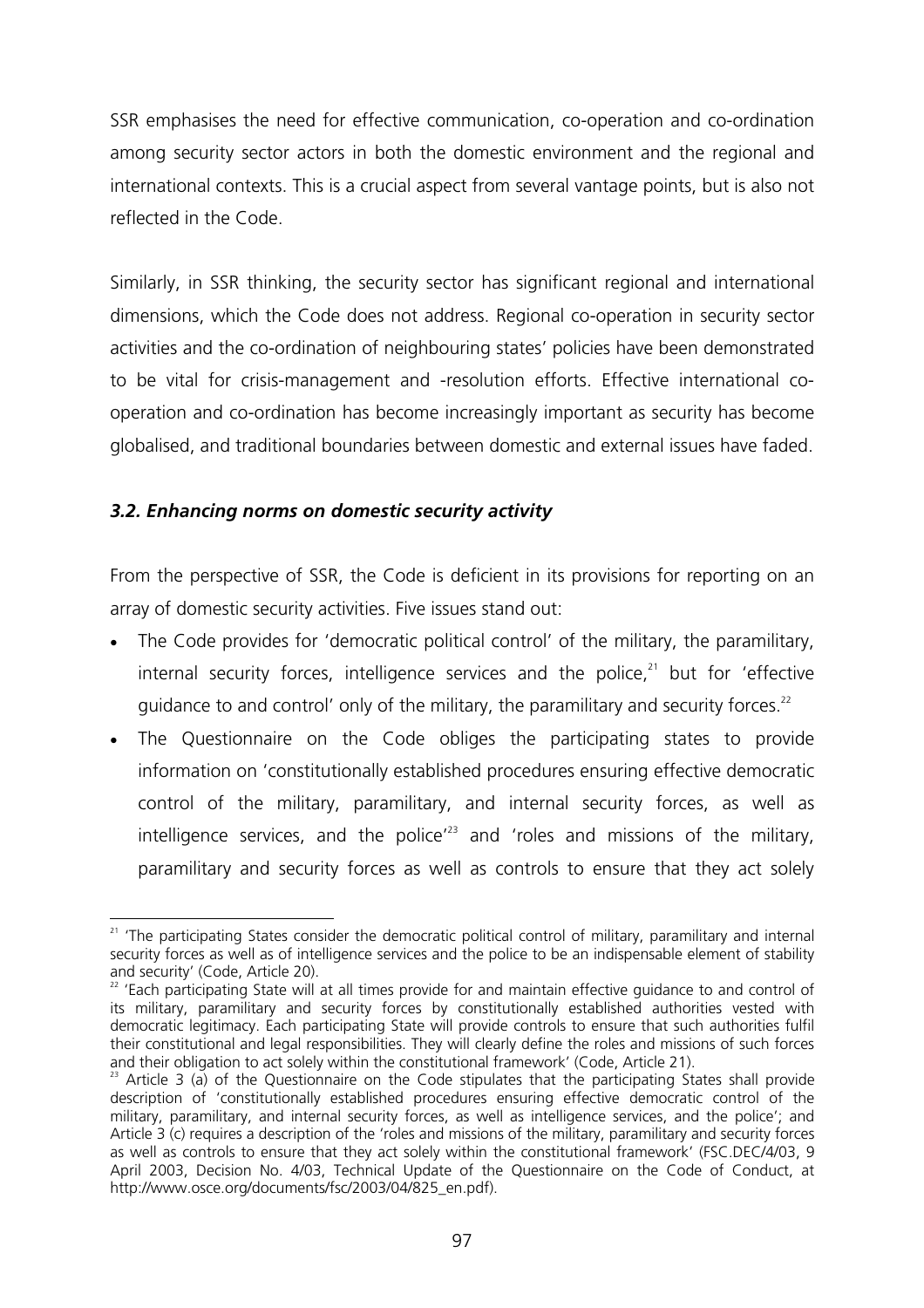within the constitutional framework'.<sup>24</sup> However, the reference to the implementation of these aspects in the Code is not similarly comprehensive.

- ! The Code fails to commit OSCE members to refrain from using organisations to circumvent limitations under arms control agreements related to the use and size of their armed forces. This has been a particular problem in the Russian Federation with the deployment of paramilitary units in Chechnya.
- The Code only deals with the use of armed forces in peacetime, ignoring the issue of their role in states of emergency and crisis. $25$
- ! The Code does not address the responsibilities of OSCE participating states in those instances when the government of a member country has come under the control of its armed forces $26$

# *3.3. Re-evaluating the notion of sufficient expenditure*

In addressing the issue of expenditure on security, the Code was above all concerned about overspending.<sup>27</sup> This was in response to the fact that during the Cold War and until serious downsizing of the military sector began in the 1990s, the formerly Communist members of the OSCE tended to entertain grossly inflated and nontransparent military budgets, a situation that Western donors also faced in developing countries. The concern was that over-expenditure could take away resources from internal development, as well as signal aggressive intentions abroad.

Some OSCE members, of course, continue to have security budgets that go beyond reasonable needs for self-defence. For SSR, however, sufficiency is about not only too many resources being dedicated to the security sector, but also too few. This underscores the fact that several countries do not possess the necessary resources to

 $24$  Ibid., Article 3 (c).

<sup>&</sup>lt;sup>25</sup> On states of emergency see *States of Emergency*, DCAF Backgrounder, October 2005, at http://www.dcaf.ch/\_docs/bg\_states-emergency.pdf.<br><sup>26</sup> Thailand, where a military coup in September 2006 deposed a democratically elected government, is an

OSCE partner country, and as such not a signatory of the Code. Still, if the OSCE had a proactive approach to the Code, it would have been logical for the Organisation to condemn the events in Thailand as a breach of OSCE norms, and to suspend the country's partner status until this situation had been rectified.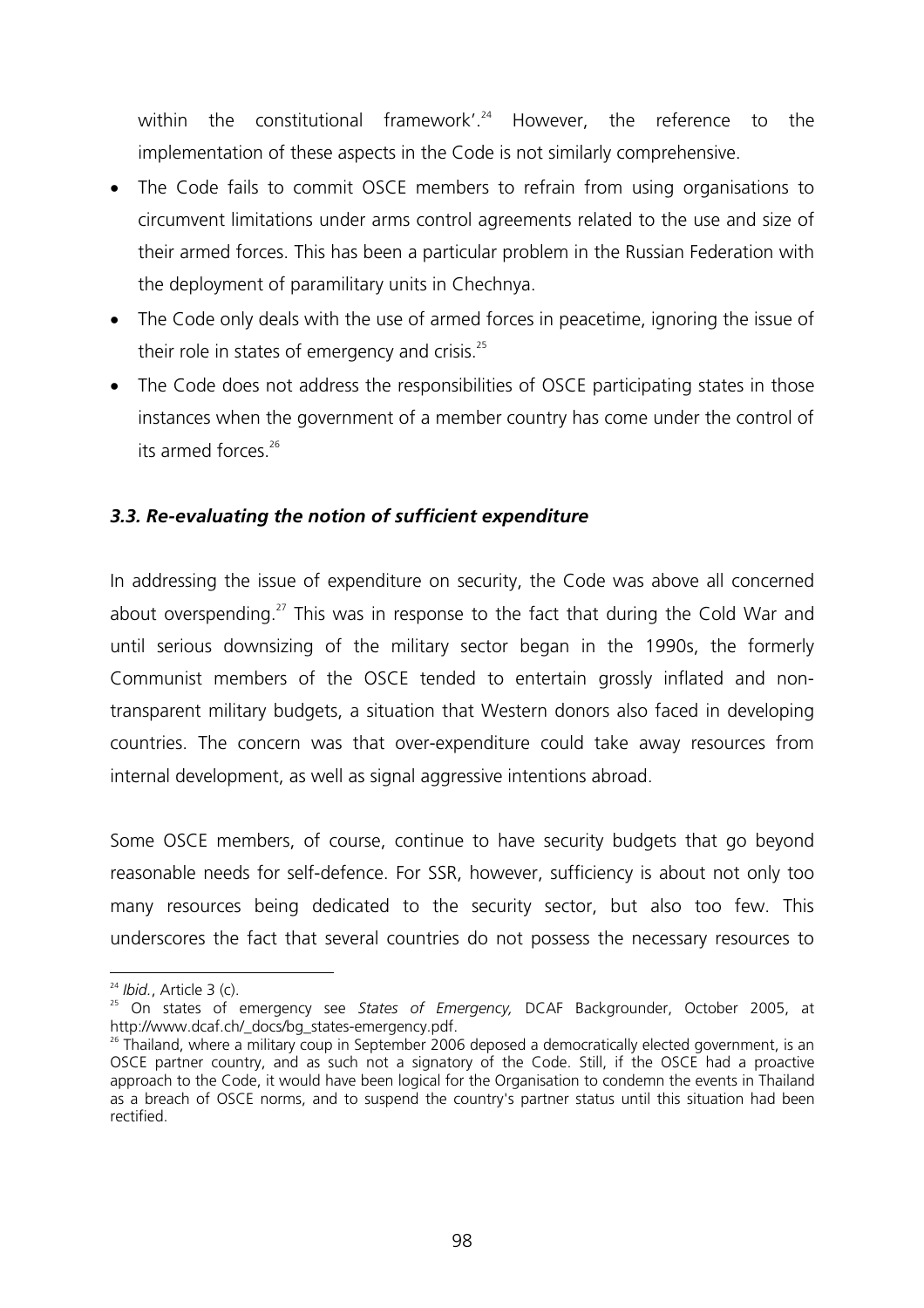defend themselves properly and, in particular, to deal with the new security challenges that have emerged, whether they be the insurgencies in Iraq and Afghanistan, largescale environmental disasters such as Hurricane Katrina and the South Asian tsunami, or conflict in various parts of Africa. Countries that do not have the necessary resources to defend their people from foreign aggression or to protect them in the street can be as much a cause of concern as those that misuse their national wealth for illegitimate or improper security activities.

### *3.4. Reinforcing the rights and responsibilities of armed forces personnel*

One of the most important dimensions of the Code relates to the rights and responsibilities of individuals serving in the armed forces.<sup>28</sup> In the light of developments in the SSR approach, there are a number of areas where the Code displays shortcomings. For example, it does not make reference to the need for armed forces to ensure equal opportunity for members of minorities and both genders. In addition, the Code's provisions on the responsibility of individuals serving in the armed forces are weak, certainly much weaker than those of the 1949 Geneva Conventions that commit the contracting parties to enact penal legislation addressing grave crimes as well as to bring the perpetrators of such crimes – regardless of their nationality – before national and, as appropriate, foreign courts. These are matters that have gained in importance for OSCE members in the years intervening since the Code was agreed to. They constitute the kind of issue that might usefully be subject to a set of guidelines enumerating the rights and responsibilities of armed forces personnel, separate from but linked to the Code<sup>29</sup>

 $\overline{a}$  $27$  'Each participating State will provide for its legislative approval of defence expenditures. Each participating State will, with due regard to national security requirements, exercise restraint in its military expenditures and provide for transparency and public access to information related to the armed forces' (Code, Article 22).

 $28$  'The participating States will reflect in their laws or other relevant documents the rights and duties of armed forces personnel. They will consider introducing exemptions from or alternatives to military service' (Code, Article 28); 'Each participating State will provide appropriate legal and administrative procedures to protect the rights of all its forces personnel' (Code, Article 33).

DCAF and the OSCE Office for Democratic Institutions and Human Rights are jointly working on a publication project entitled *Handbook on Human Rights and Fundamental Freedoms of Armed Forces*  **Personnel.** For For more information, see http://www.dcaf.ch/odihr/\_index.cfm?navsub1=24&navsub2=1&nav1=3.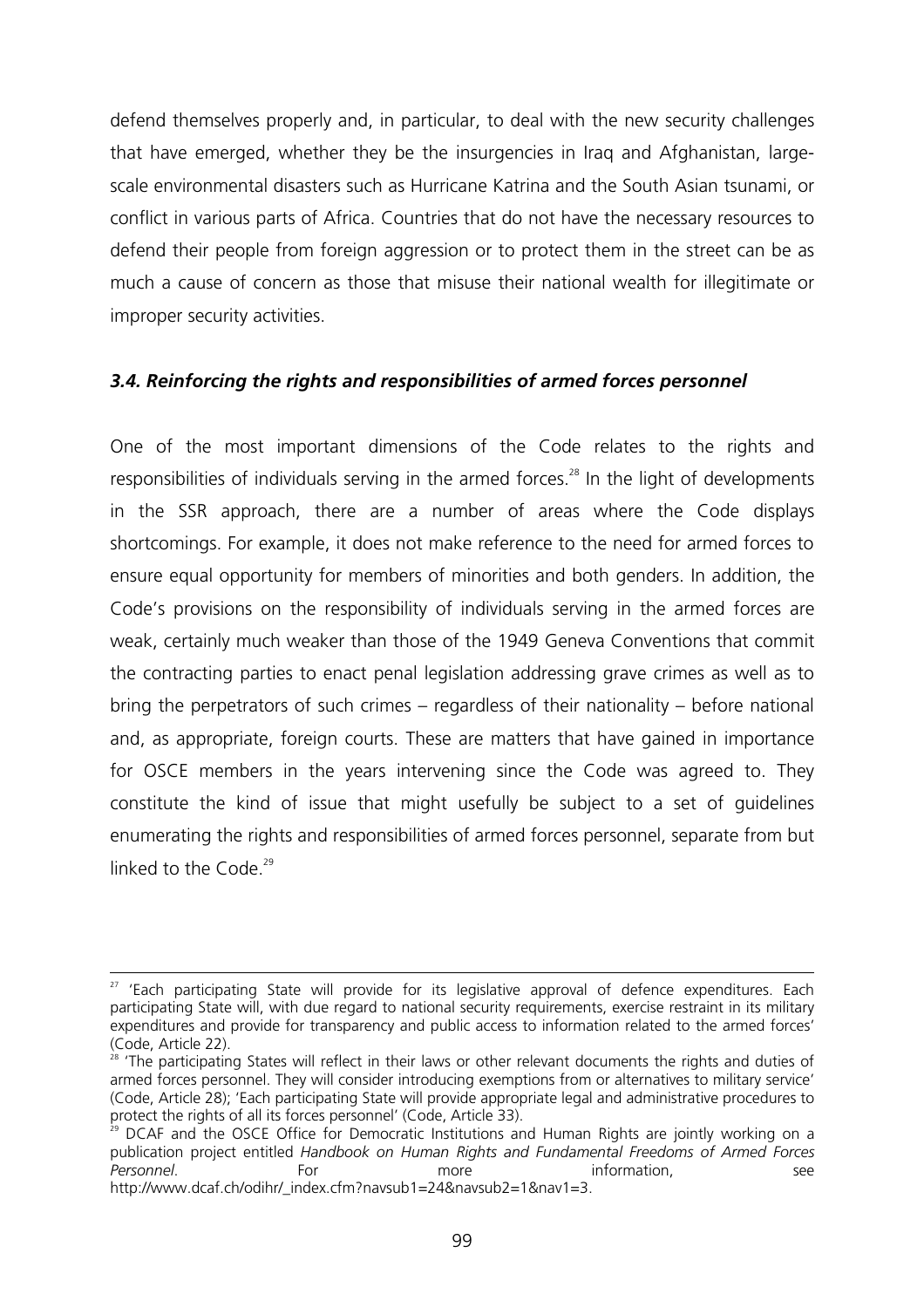# *3.5. Strengthening accountability*

Both the Code and SSR stress the importance of the security sector being accountable to a country's democratically elected authorities. There are several issues particular to today's security environment that point to the need to strengthen such accountability. Two deserve special mention. One concerns the stationing of troops on foreign soil. The Code stipulates that 'a participating state may station its armed forces on the territory of another participating State in accordance with their freely negotiated agreement'.<sup>30</sup> This makes, however, no reference to the need for the parties entering an agreement on stationing troops to be accountable to a democratic authority in the deploying country or in that of deployment. This problem has gained in prominence in recent years in the CIS, where what once appeared to be temporary troop-stationing arrangements have been perpetuated, in some cases with little or no host country consent and without a democratic mandate.

A second problem involves the new generation of concerns regarding the accountability of those who manage and take decisions for the security sector that have surfaced since 9/11. The advent of strategic terrorism has spawned a number of new initiatives to enhance governments' capacities to gather information that can help them anticipate and prevent terrorist attacks, and prosecute suspected perpetrators of such acts. While such initiatives can be justifiable and necessary, they have frequently not been accompanied by measures to ensure that governments uphold commitments regarding civil liberties and human rights. Similarly, the alleged misuse or manipulation of intelligence in the conduct of the war in Iraq points to the need to enhance the accountability of government in decisions and actions that necessitate a degree of secrecy.<sup>31</sup>

 $\overline{a}$ <sup>30</sup> Code, Article 14.

<sup>31</sup> See *Parliamentary Oversight of Intelligence Services,* DCAF Backgrounder, March 2006, at http://www.dcaf.ch/\_docs/bg\_intelligence\_oversight.pdf; and *Contemporary Challenges for the Intelligence Community,* DCAF Backgrounder, March 2006, at http://www.dcaf.ch/\_docs/bg\_intelligence\_challenges.pdf.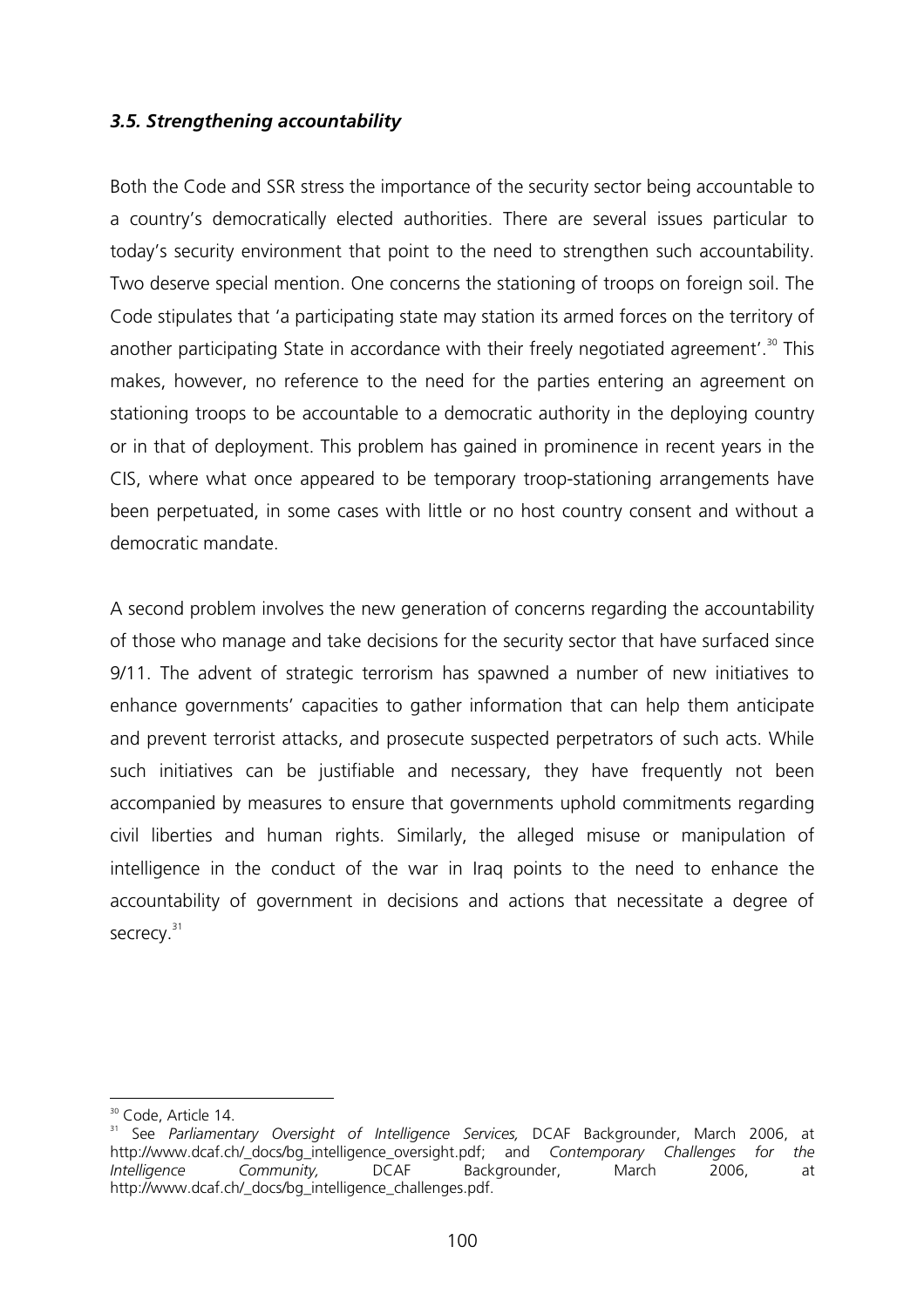### *3.6. General considerations*

To summarise: the Code is out of date; its understanding of the security sector has been left in the dust by developments intervening since it was agreed to; and it lacks clear definitions. SSR cannot fix all these problems but it can provide impulses for updating the Code and expanding its perspectives. With its insistence on a clear delineation of roles and responsibilities for security sector actors, SSR also acts as an admonishment to the guardians of the Code to inject greater clarity into its definitions and provisions.

In addition, there are clearly issues that were not on the radar screen of the Code's negotiators but that have since moved to the centre of states' preoccupations: the threat spectrum has evolved in spectacular fashion; key actors have changed; liberty and security now need to be reconciled anew. These are all issues that a code that aspires to be in tune with the features and challenges of the security environment of the twentyfirst century ought to address.

#### **4. How to Move the Agenda Forward**

The Code has set the stage for SSR. The latter has taken the Code's concerns forward and complemented them in several ways. The SSR approach takes a broader view of the security sector, the actors that are involved in it, and the mechanisms required for it to be both efficient and accountable. The Code has, however, its own strong points and advantages. It is politically agreed, has been in force for over a decade and – for all the weaknesses of its implementation and reporting mechanisms – has a practice of stateto-state accountability that is absent from SSR. The states subject to the Code's provisions represent a microcosm of the world's states, whether they be developing, transitional, developed, or post- or non-conflict, and represent roughly a third of its membership. The fact that the Code has been agreed by such a diversified and representative community of states holds promise for its future. But what of the present, in view of the reigning difficulties in forging agreement on new political initiatives in the OSCE context?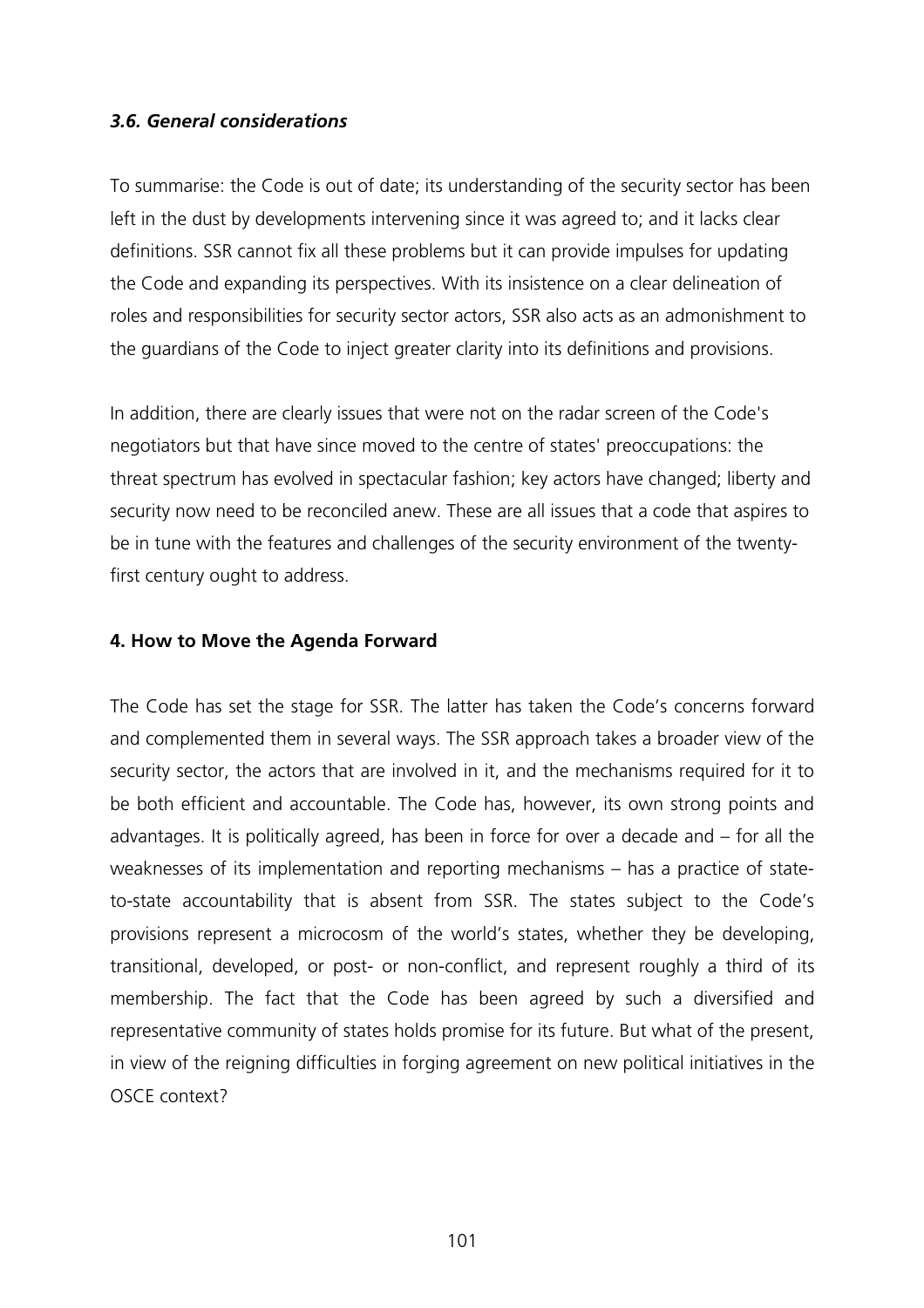There are several different initiatives that can be envisaged. The priority for the OSCE should be to enhance implementation of the Code's existing provisions. An initial step in this direction has been taken with the decision to hold a day-long meeting of the FSC to discuss implementation and review the Code. This meeting, to be held in September 2006, provides for substantially more time for consultations on the Code than has been available in recent years. It should become a regular fixture of the OSCE annual schedule. It could set the stage for a new Follow-Up Conference on the Code, the last having been held in 2002.

A second measure would be to launch a programme designed to enhance awareness of the Code in OSCE member states and improve their capacity to complete the Questionnaire in an adequate manner. This could involve holding workshops in member countries that could bring together representatives of the various parts of the security sector that are affected by the Code's implementation and develop a framework for coordinating the inputs of all security actors addressed by the Questionnaire.

A related initiative would be to work with model answers to the Questionnaire, as already suggested in FSC consultations in 2003, to ensure greater uniformity in national replies and increase the comparability of submitted data.<sup>32</sup> There is also a need to review the present structure of the Questionnaire to ensure that it takes a balanced approach to the various themes addressed by the Code and solicits all relevant information. For example, there is some concern in Vienna that the Questionnaire currently places too much emphasis on reporting related to terrorism.<sup>33</sup>

A third idea would be to use the Code and SSR as a framework for structuring the various activities carried out by the OSCE as they concern relations between society and its armed groups. These currently tend to be disconnected and lack policy coherence. Such a mapping exercise has already been carried out in the EU context, and is under

 $\overline{a}$ 

<sup>&</sup>lt;sup>32</sup> Alexandre Lambert (*op. cit.*, p. 2) argues that 'national replies address issues of high complexity that reach far beyond the competencies and responsibilities of ministries of defence (which are usually in charge to gather that information and submit the national reports to the other participating States)'. In 2003, the participating states came up with the idea of developing 'model answers' to guide national governments in their responses to the Questionnaire, but this has never been implemented. See Victor-Yves Ghebali & Alexandre Lambert, *The OSCE Code of Conduct on Politico-Military Aspects of Security: Anatomy and Implementation* (Leiden, 2005), p. 361.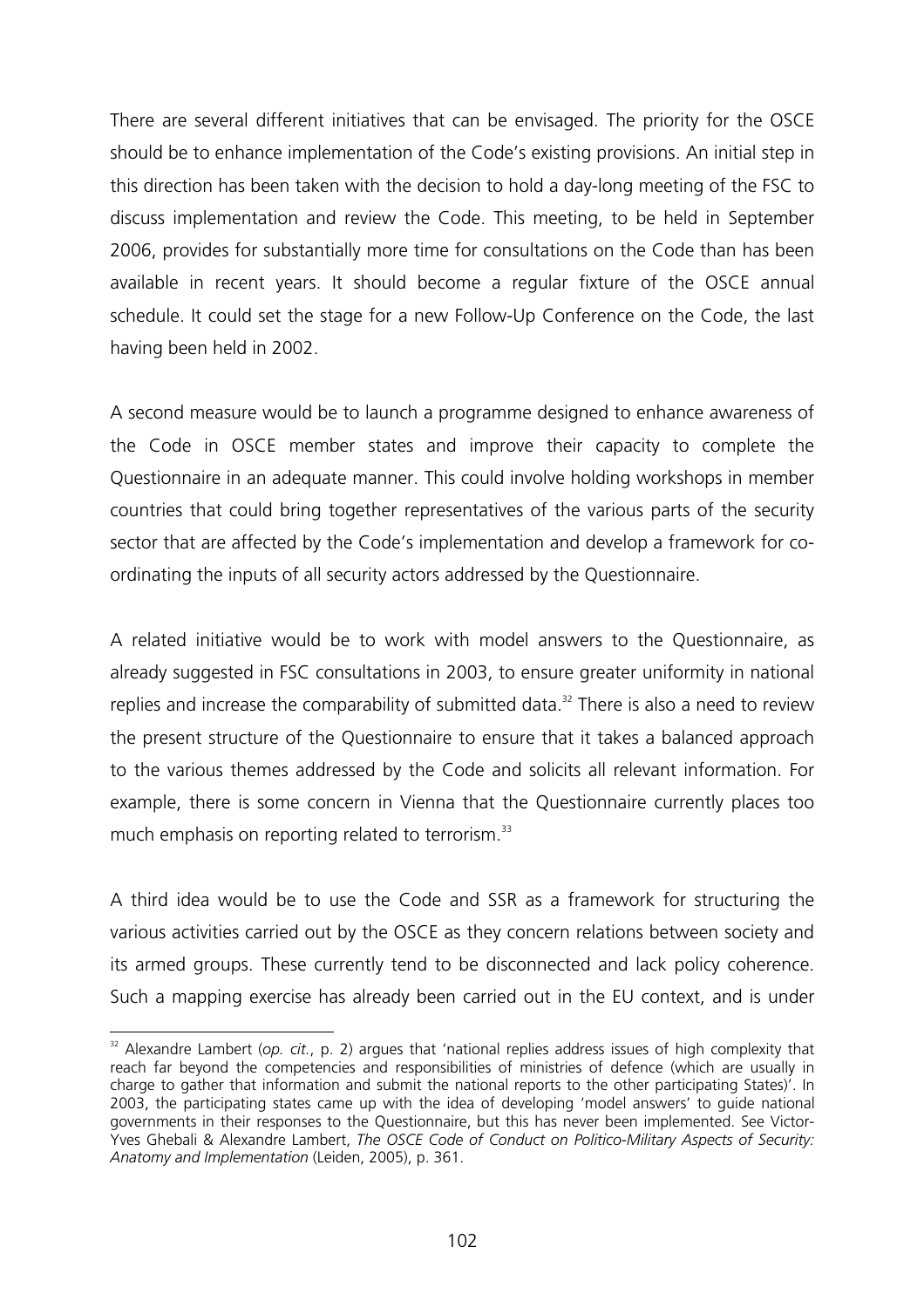way at the UN. It is assisting these organisations to give clearer orientation and coherence to their work.<sup>34</sup> It could prove particularly useful to the OSCE as a way of underscoring the special role the Organisation has played in developing norms pertaining to intra- and inter-state security, and help reinforce its position as a key player in Euro-Atlantic security.

Fourthly, the OSCE could consider highlighting the Code in its outreach activities beyond the Euro-Atlantic area. In addition to the above-mentioned efforts to develop a West African code of conduct, there is interest in the Code and similar initiatives in Asia and Latin America, and in Africa as a whole.<sup>35</sup> Such codes are bound to differ in content and style from that of the OSCE. Still, there are a number of core ideas that are germane to all theatres, and where the *acquis* of the OSCE and its experience with implementation may hold useful lessons for others.

A fifth area for reflection concerns ways and means of updating the Code to take into account changes in the strategic environment and the innovations of SSR. In an ideal world, it might be possible and desirable to renegotiate the Code. In the real world, there is little likelihood of this. What is more, it may not be necessary. Organisations such as the UN and NATO have managed to make several modifications to the scope and methods of their operations without reopening the UN Charter and the Washington Treaty, which, even if there had been a consensus for doing so, would have likely created more problems than it would have solved. It can be fairly safely concluded that it would be impossible to agree to update the existing Code under today's strategic circumstances.

Well short of this option, however, there are various avenues for updating, if not the Code's articles, then the way the provisions of the Code and the innovations of SSR are implemented under existing circumstances. One is to revise the Questionnaire, as last

 $\overline{a}$ 

<sup>&</sup>lt;sup>33</sup> DCAF, *The OSCE Code of Conduct on Politico-Military Aspects of Security Revisited*, Workshop Report (Geneva, 3 July 2006).

 $34$  Professor Ghebali suggested in his Food for Thought Paper that an updated Code could serve as a framework for the OSCE's already substantial activities in the area of SSR, and give greater coherence to the work of the OSCE Secretariat. See Ghebali, *Recommendations on the Further Development of the OSCE Code of Conduct on Politico-Military Aspects of Security*, *op. cit*. DCAF has carried out a mapping exercise on the EU approach to SSR, and it is currently involved in a similar exercise on behalf of the UN.<br><sup>35</sup> Lambert, *op. cit.*, pp. 10–12.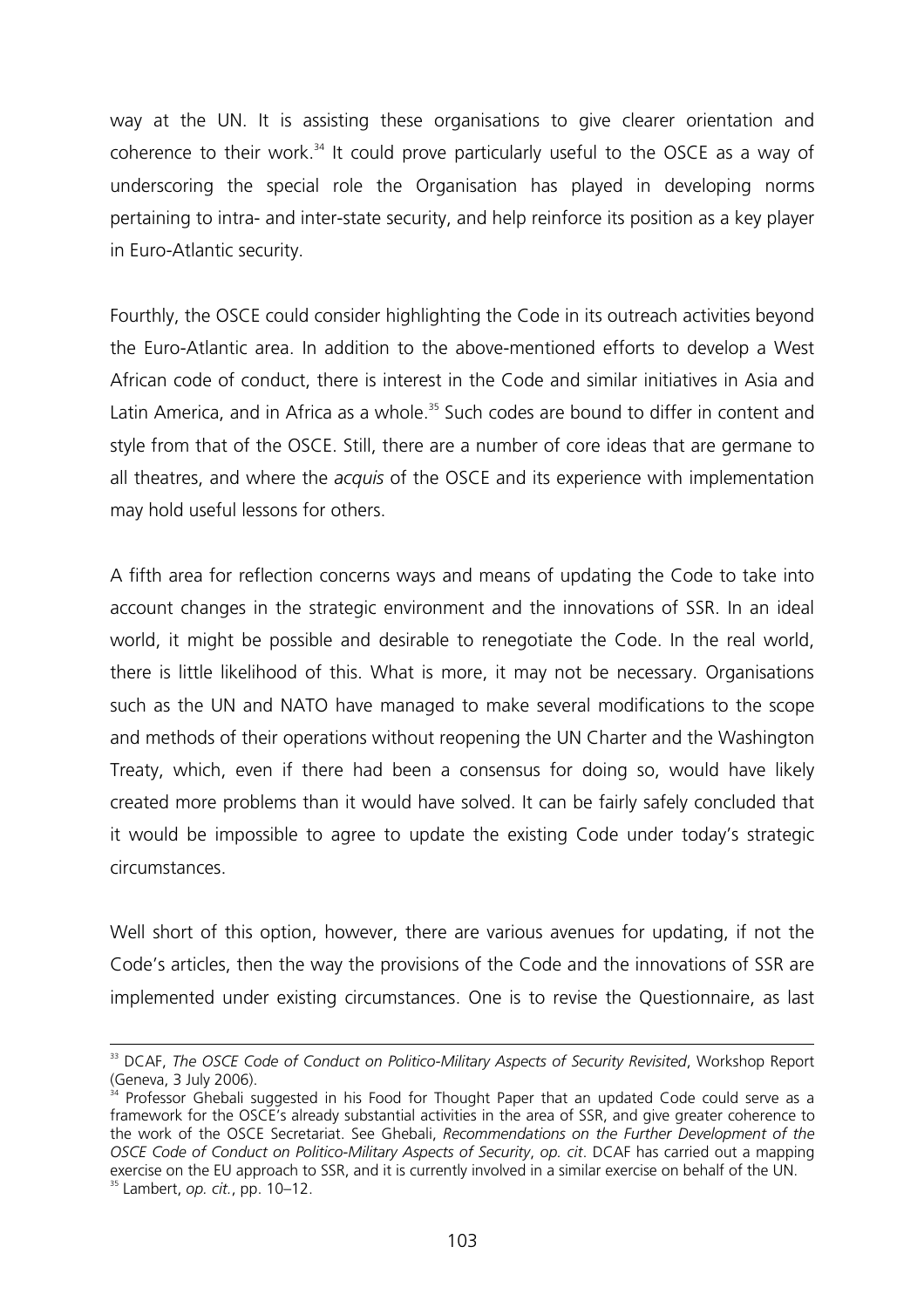happened in 2003. A second is to draft a protocol addressing new developments not currently taken up in the Code. Another is to develop special instruments for issue areas that are insufficiently elaborated in the Code. For example, it might be useful to draft a separate code devoted to terrorism that would allow for a more focused approach to this issue, at the same time helping to unburden current consultations on the implementation of other aspects of the Code.<sup>36</sup> As mentioned above, a code on the rights and responsibilities of armed forces personnel is a further possibility.

Perhaps the most promising course for modernising the practice of the Code is for OSCE states to adopt a differentiated approach to implementation. Several members are clearly not ready or even opposed to assuming any new commitments. Others are open to enhancing their obligations. Why not then adopt a variable geometry approach such as the one practised in certain areas of the EU? Here, states that want to go further than a consensus of all 25 states permits can agree to do so within a smaller grouping of states with like-minded ideas, and, in the process, possibly pave the way for others states to follow when their situation allows. Such a peer pressure approach has not worked altogether badly for the EU and may be worth reflection in OSCE circles.

A differentiated approach would allow states that were so motivated to decide voluntarily to expand the range of issues on which they were prepared to give account to other OSCE members and to use the innovations of SSR to reinforce the relevance of the Code. There is plenty of precedent for such an approach. For example, the last item in the currently used Questionnaire for reporting implementation invites participating states to report other information as they see fit. Similarly, while a decision of all 56 participating states to render public information on implementation is not presently on the cards, there are several OSCE states that might consider taking such a step on a national or multilateral basis. Sweden has been the first to do so.

A transparent approach would enhance the visibility of the Code and open the door to engaging civil society in monitoring and publicising its provisions. It is incongruous that a foreign state should have easier access to information about a country's security practices than the citizens of that country. By turning what has been an exclusively

 $\overline{a}$ <sup>36</sup> See Ghebali, Recommendations on the Further Development of the OSCE Code of Conduct on Politico-*Military Aspects of Security*, *op. cit*.